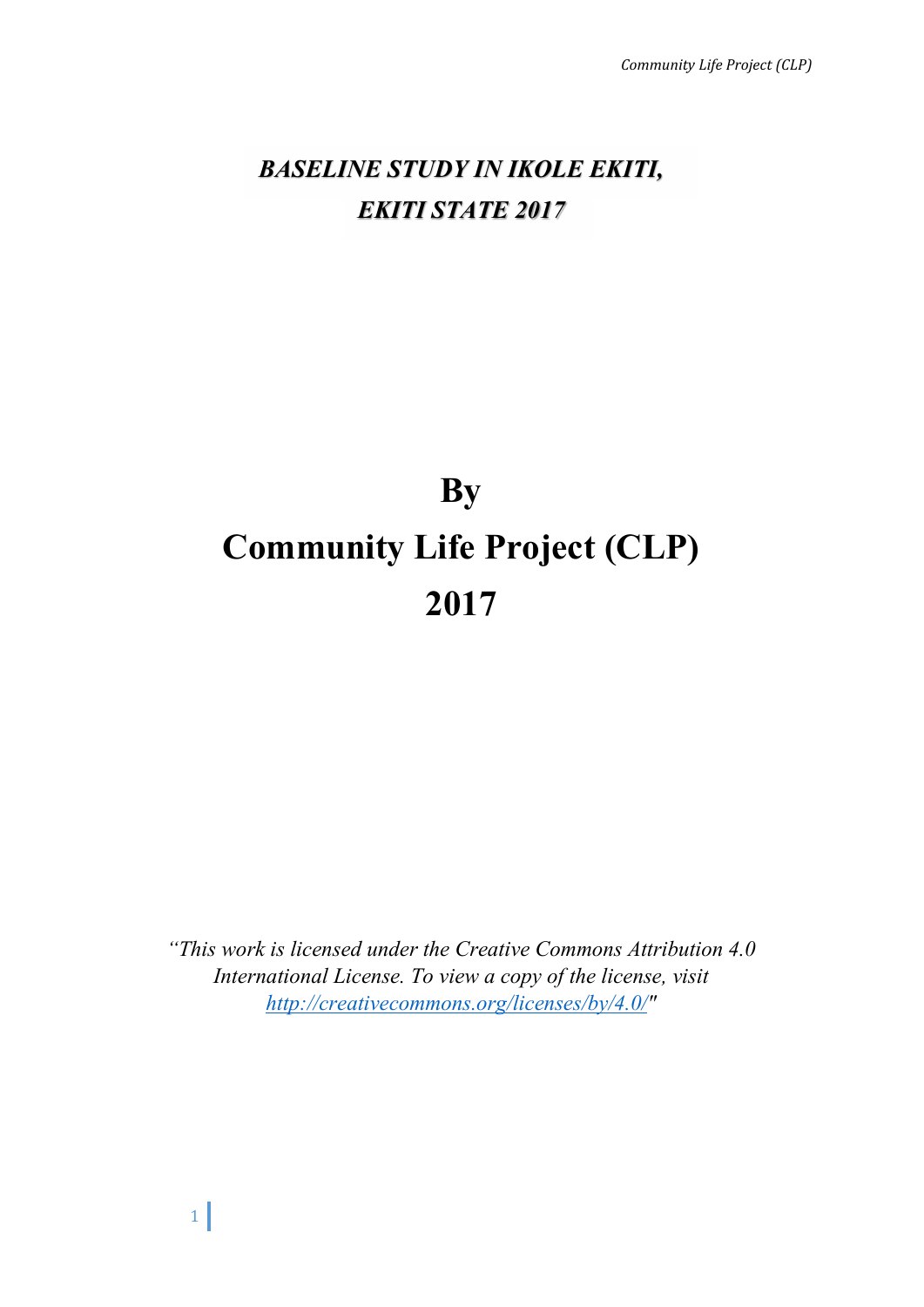# *Executive Summary*

The need for an informed citizenry is not only functional for democratic governance but also imperative for sustainable community life in recent times. It has been observed that over time, noninclusion of citizens in policy making has a wholescale implication for failure and/or poor implementation of projects in various communities across the globe. Advocacy for inclusive governance continues to gain relevance in the faces of poverty, gender imbalance, discriminations, unemployment, and apathy among many countries of the world, especially developing countries like Nigeria. With the successful deploring of patronage politics in some communities in Brazil in the 1980s, especially the municipal Porto Alegre, the notion of inclusive governance began to gain accelerated ascendance and acceptance as a model amongst different governments and policymakers in the world. This is also in concomitance with the United Nations' Sustainable Development Goals (SDGs).

It was in the view of the above background that a baseline study was carried out in Ikole local government area of Ekiti, as a model, to ascertain the extent to which citizens participate in governance in Nigeria. Ikole is unique in many ways. Its history is inseparable from the history of the mainstream Yoruba ancestry. The nomenclature of the place connotes an administrative headquarter town of Ikole local government area and a cluster of diverse community-based autonomous kingdoms of 24 kings. Itapaji dam, schools, markets, and vast agricultural land are some of the resources available in Ikole. The population of Ikole stands 168,436 (2006 Census). The people of Ikole are predominantly agrarian with few people involved in the formal sector. While the main objective of the study was to examine the level of inclusion of community members in budgetary and development processes in Ikole local government area of Ekiti State, Nigeria, specific objectives included (i) assessment of resource/assets available, (ii) examination of how community members know about the available resources, (iii) unveiling various forms of exclusion of citizens, (iv) evaluation of challenges associated with inclusive governance, and (v) exploration of available opportunities for inclusive governance that will aid development in Ikole.

The research setting had a team of professional researchers, community facilitators and monitoring team in place. Intensive training sections for various personnel involved were achieved to ensure efficiency. Prior to the actual field work at Ikole, a pilot study was carried out at Ado Ekiti to pre-test the research instrument for reliability. The subsequent fieldwork was facilitated by the already trained facilitators. The study design adopted was both descriptive and exploratory in nature. A total of 599 questionnaires was recovered out of the 700 administered. The survey was complemented by qualitative data which included five (5)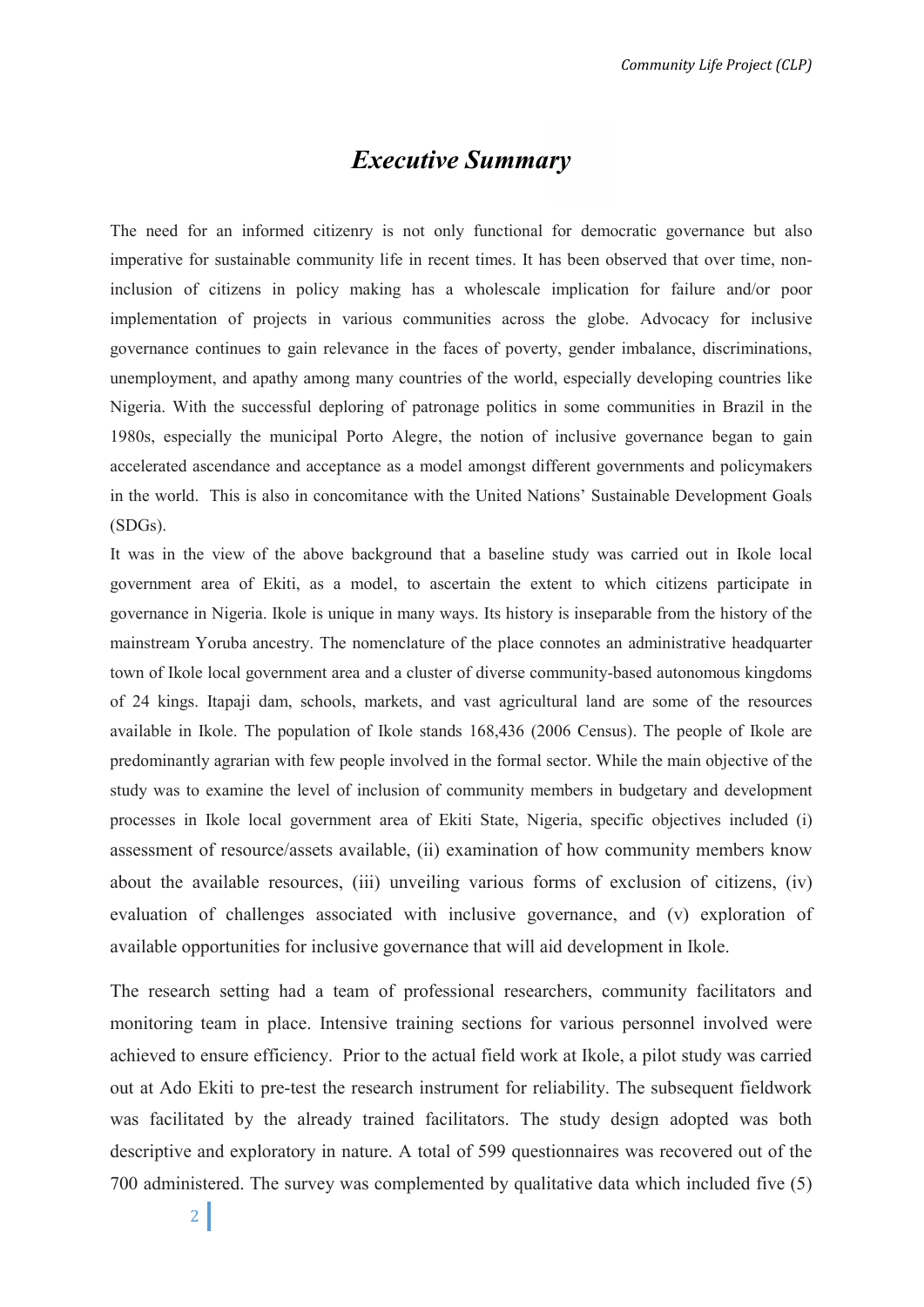Focus Group Discussions (FGDs), ten (10) In-Depth Interviews (IDIs) and ten (10) Key Informant Interviews (KIIs). Study participants were made up of community members, members of different interest groups, community leaders, formal and informal social actors, youths, physically challenged and people from different genders, occupations and ages. The analysis of data was triangulated with the use of SPSS to refine and analyse quantitative data while NVivo, a qualitative analysis software was used to code nodes and present the qualitative data accordingly. Study findings were content-analysed under relevant themes in line with the set objectives.

The study found several things that connect directly with inclusive governance. For one, Ikole people are very sensitive to social and economic developments taking place in their environment as 97% of respondents attested to their knowledge of available resources and assets in their various communities. Many of the participants, 57%, expressed great worry over the inadequacy of available resources, of which bad road, shortage of water and poor electricity ranked highest. Another finding unearthed by the study is the relatively high inclusion of women in decision-making processes in Ikole. The percentage of those in favour of adequate involvement of women in governance, 84.8%, in Ikole makes the debate around gender exclusion in the area less plausible. Even though the marginalisation of women was readily displaced by most of the participants, underrepresentation of female gender was still shrouded in the existing pattern of leadership at the community and local government levels. Study participants agreed that Ikole has groups of men, youths, age grades, women and political party, it is important to note that the preponderance of women groups in the communities is evident with 23.3% as against those of men with 9.6%, age grades with 10.2%, and youth with 17.2%. This is a vital pointer for engendered discuss in Ikole. It was also found that contribution to budget and budgetary issues is not a matter of popular inclusion in Ikole Decision on development plan does fall within the purview of popular participation at the local government level even though majority have idea about various community projects that are usually discussed and agreed upon in occasions like the end of the year festivals and town hall meetings.

The challenges impeding inclusive governance in Ikole, according to findings, include poor sensitisation of people on the need to participate in governance, lack of transparency on the part of those at the helm of governance, discrepancy between choice of project and the actual needs of the people, non-inclusion of citizens in budgeting and project development processes, insufficient infrastructure, political apathy and high level of unemployment among youths. However, these challenges can be overcome if the potential embedded in Ikole can be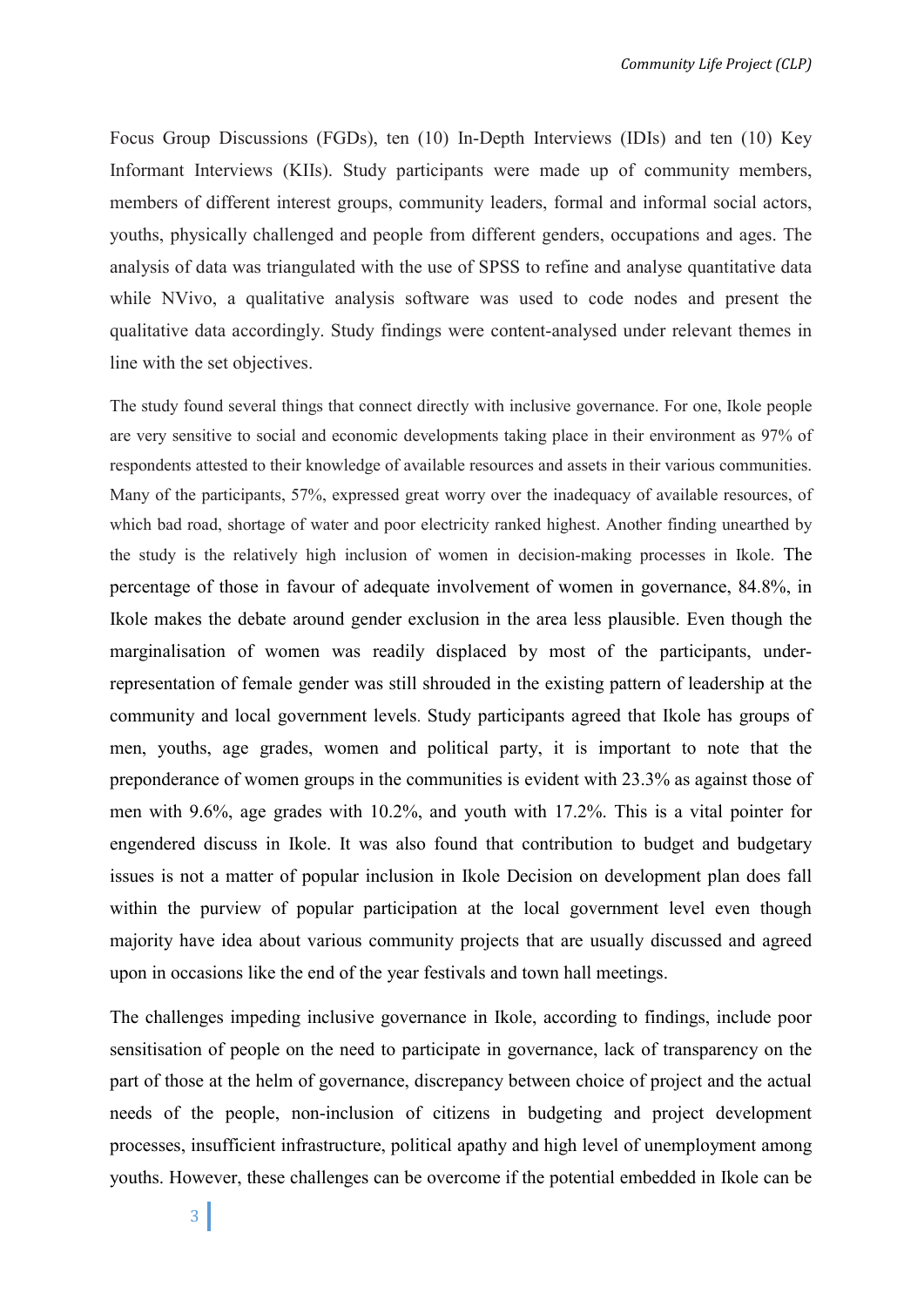properly harnessed. For instance, a relative high confidence of people in their traditional leader rather than the local government administration exists. This system of trust can be levered to integrate the entire community for participatory governance. The vast arable land is another resource that can be used to generate development and employment opportunity for Ikole communities. Itapaji dam that lies fallow hold a huge potential for solving economic and social needs of the people in Ikole, especially the challenges of poor electricity and unemployment. Although the study findings showed a relatively high level of intracommunity cohesion, the tendency for inter-community disharmony can be hushed through transparency and accountability of those in governance.

The study concluded that the level of inclusion of people in various processes of budgeting and development is inadequate, hence the need for urgent action.

# **1.0 Introduction**

The contemporary shift of paradigm for sustainable governance favours inclusiveness globally. This is clearly resonated in the Agenda 2030, which was integral to the United Nations General Assembly (UNGA) resolution of September 25, 2015 aimed at world transformation. With a view to achieving Sustainable Development Goal sixteen (SDG 16), that is "peace, justice and strong institutions"<sup>1</sup>, UNGA outlined certain principles that various national institutions should pursue. The principles are inclusiveness, accountability and effectiveness. These principles are intertwined such that it is hard to separate them, especially with regards to sustainable development discourse. Often, the searchlight is beamed on Africa when matters of democratisation and inclusive government arise. This is partly due to the experience of a protracted period of dictatorship, exclusion and underdevelopment in the continent, gender gaps and youth-related questions among others.

Inclusive governance is an important feature of democracy. It involves integrating all those who have a stake and want to participate in the governance process can do so on equal basis. Inclusive governance, therefore, implies that exclusion and discrimination are absent in the provision of public services by the government. Inclusive governance entails citizens' involvement in the decision-making process; contributions to public debate on national issues and voting, needs to be encouraged (Arowolo and Aluko, 2012). The purpose of inclusive governance is to create a sense of belonging and awareness necessary for sustainable

 $1$  The United Nations Development (UNDP)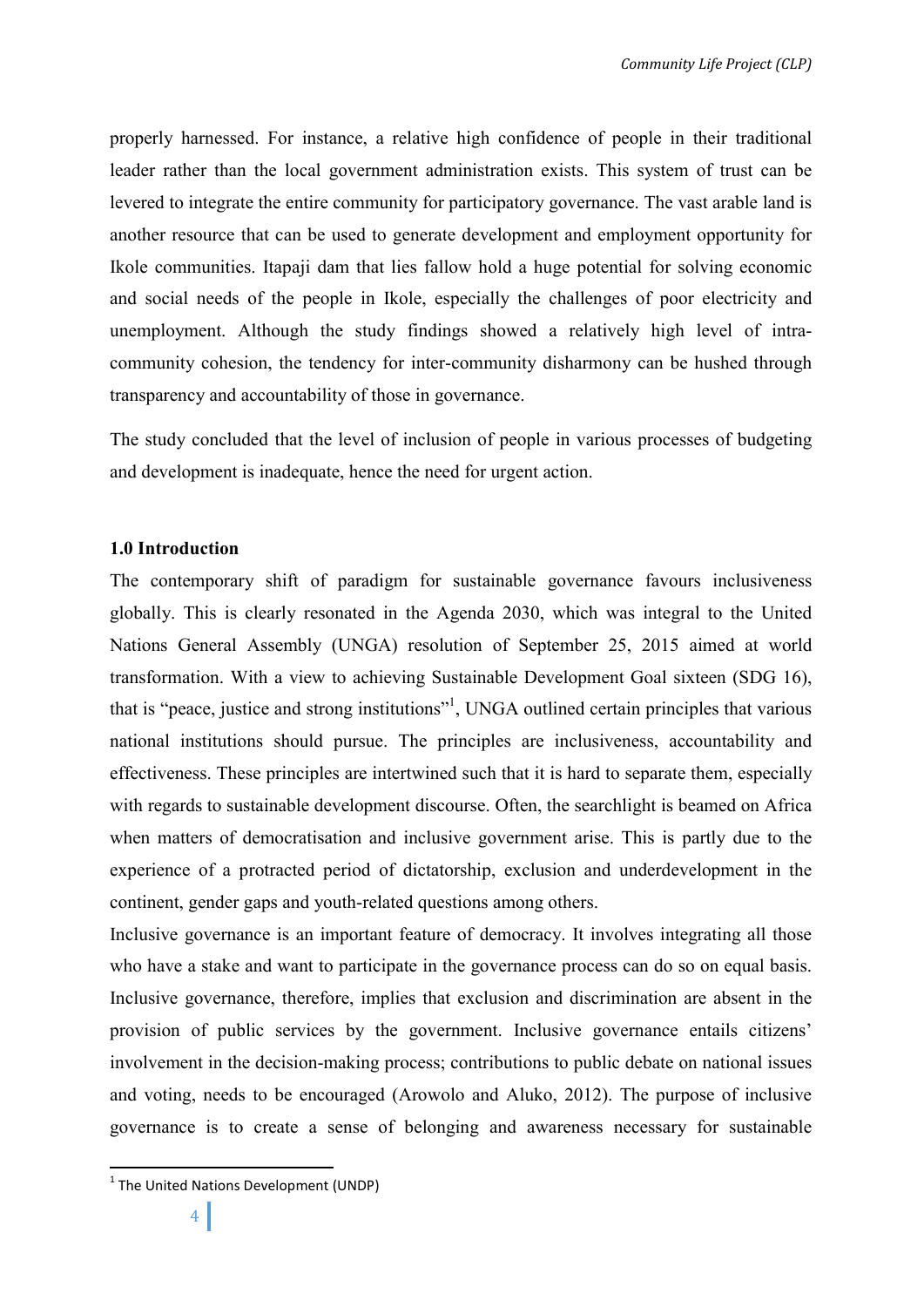development. However, there has been some obvious disparity in the level of inclusive governance between men and women, old and young, rich and poor, physically fit and physically challenged persons in Nigeria (Offerdahl, Evangelides, and Powers, 2014). Similar to this, is the Common Wealth Principles endorsed by various Heads of Government and acceded to by Law Ministers in a Meeting at Abuja, Nigeria, in 2003, which stipulated the relationship of and accountability of the three branches of government<sup>2</sup>. It is on this premise that it is increasingly incumbent upon governments and leaders at all levels to continually see popular participation as a matter of utmost concern that policies and programmes of government will have direct bearing with the needs of the masses. It is the urgency of this realization that informed the conceptualization of this study.

# **1.1 Study Objective**

The main objective of the study is to examine the level of inclusion of community members in budgetary and development processes in Ikole local government area of Ekiti State, Nigeria. The specific objectives are:

- i. To assess the resource/assets of communities in Ikole LGA
- ii. To examine the perceptions of community members in Ikole LGA about their resources/assets
- iii. To unveil various forms of exclusion in Ikole LGA
- iv. To examine some challenges associated with the practice of inclusive governance
- v. To explore available opportunities for development through inclusive governance in Ikole LGA

# **2.0 Literature Review**

In under to have a clear understanding of the issues raised in the study and to establish logical connection of thematic issues of inclusive governance, this section is devoted to examination of relevant and extant scientific literatures on the subject matter.

<sup>&</sup>lt;sup>2</sup> Documented in Idasa's report of 2010, tagged "The Development and Use of Governance Indicators in Africa".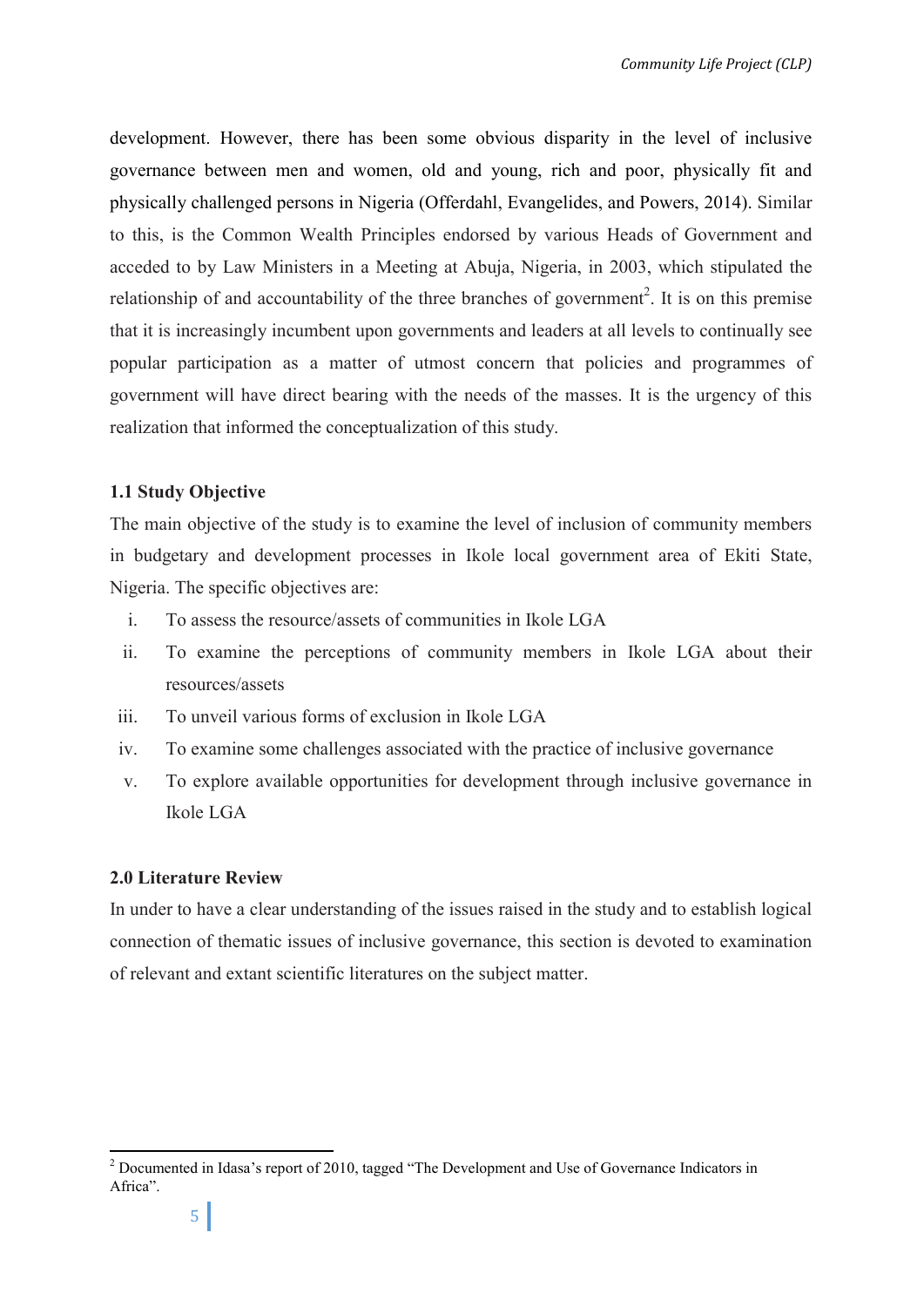# **2.1 The Concept of Inclusive Governance**

It is no gainsaying that governance across the globe has gone beyond the sovereignty of a few powerful individuals who usurp power and resources to their own advantage, as it is in oligarchy, plutocracy, anarchism and other forms of dictatorships. The wave of democratic and responsive governance permeates the gamut of political processes in contemporary sense, making accountability, responsiveness, inclusiveness, accelerated growth and development sustainable values. According to the World Bank, the participation of stakeholders in the processes of project development guarantees effectiveness, efficiency, and high quality. As documented in the Global Sustainable Development Report (2016:62), "sustainable development requires an integrated approach to decision-making, incorporating social, environmental and economic dimensions". This integrated approach holistically encapsulates issues relating to gender equality, youth development, social and economic development, which constitute the core of good governance anywhere in the world.

Looking at the African experience, researches have shown that the continent still experiences a lot of struggle with regards to democracies from the time of independence. Kabeer (2002) explained that intersection of economic and cultural exclusion was a major characteristic of many post-colonial States. Alluding to Mamdani's analysis, Kabeer underscored how exclusion originated in the colonial experience of many African States. Thus, affecting the psychic elements of post-colonial relationships. More so, the class and racial discrimination replete in colonialism outlived colonialism in Africa. Thus, the legacy of exclusion bequeathed on Africa by colonialism has constantly been blamed by many scholars as the major cause of non-popular participation or inclusion of the generality of the people in governance and policy formulation process. Be that as it may, increasing sensitisation and advocacy for inclusive governance have continued to rekindle hope of revival of the interest of the people and governments alike in toeing the path of rectitude, which in this case refers to inclusion, in governance.

# *2.1.1 Inclusive Budgeting*

Historically, inclusive budgeting, otherwise referred to as participatory budgeting (PB), in 1989, evolved as a mechanism to address hitherto fiscal issues associated with governance and making sure citizens (made up of various stakeholders) benefited from the output of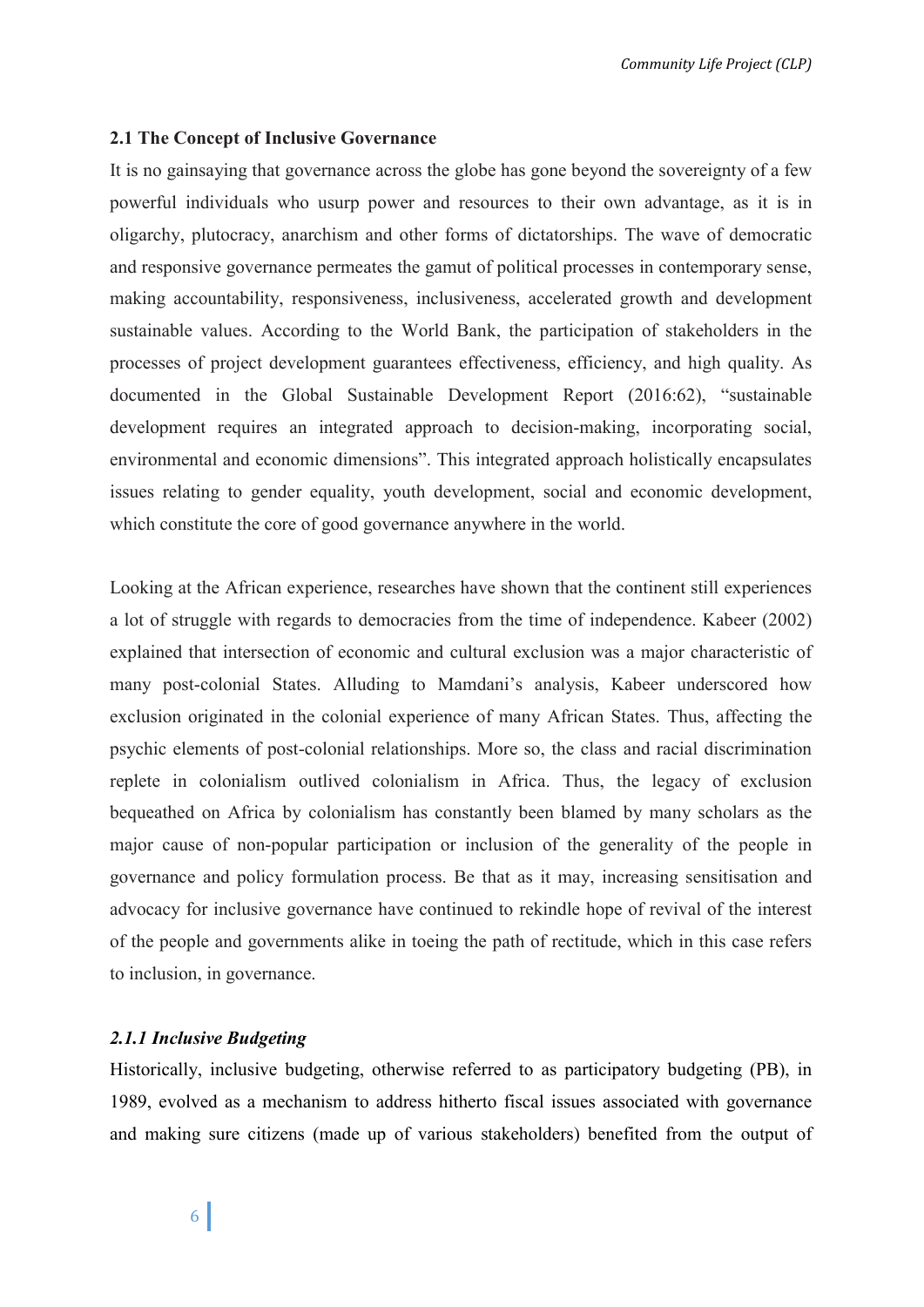policy and budget. The success of this mechanism and the subsequent adoption of the tool in Brazil eventually led to its whole scale adoption globally. PB refers to:

"An effective social accountability mechanism that strengthens the demand side for better governance and empowers citizens to influence public sector decisions, particularly socially excluded citizens. Participatory budgeting is known to improve public sector reform in public expenditure management. Through PB, local governments have demonstrated improved fiscal discipline, by finding ways to reduce costs, allocate investments in a more equitable manner, and increase transparency in budget allocation, spending and reporting (The Social Development Team for Europe and Asian Region, 2006).

Participatory Budgeting makes governance not only easier but also ensures that components of fiscal policies have direct bearing to the interests and needs of the people for whom they are made. For PB to become realistic and feasible, series of consultation and meetings with various groups in the concerned locality need to take place. Meanwhile, it must also be noted that PB is a circle of information flowing back and forth from the government to the governed and back again. This is shown in the diagram below:



Fig.1: Participatory Budgeting Circle

Source: The Social Development Team for Europe and Asian Region (2006)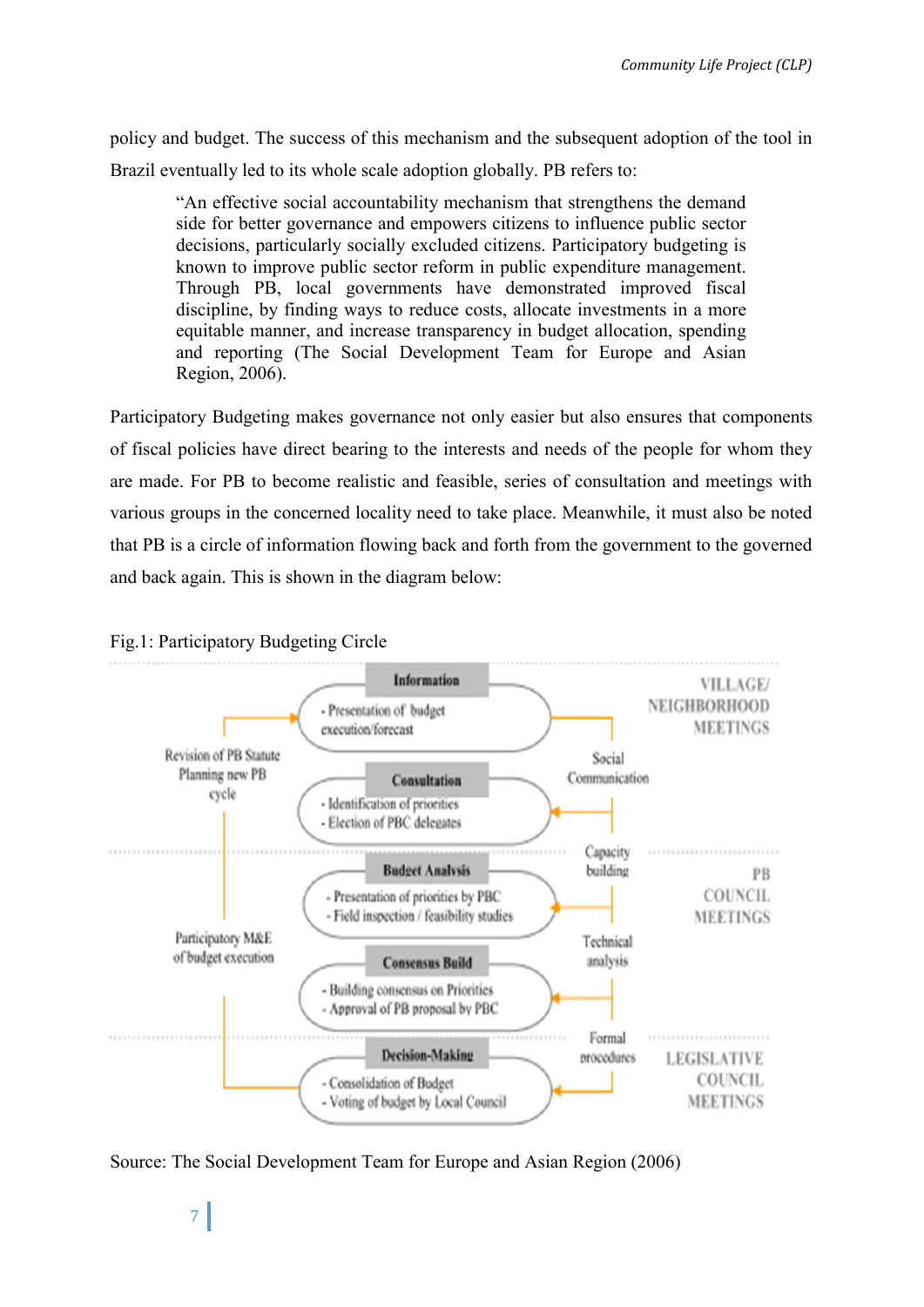# *2.1.2 Development Planning*

Development planning is vitally linked to Participatory Budgeting. Scientific enquiries into what constitutes efficiency and effectiveness of project and development plan in governance is the ability of government to systematically incorporate the interests of various stakeholders in the planning and implementation phases of policy, programmes and projects (Ondrik, 1999). Elsewhere, inclusion at the level of decentralisation to gather ideas from the people, cooperation with all the stakeholders.

# *2.1.3 Gender*

Governance in Nigeria is highly patriarchal, characterized by acute gender inequality. The sharing and exercising of power throughout the ages between men and women has never been equal (Nnaji, 2009). Women have been marginalized in governance from the colonial era to the present administration (Onwuka, 2007). Onwuka, further argued that for over a decade since the end of military dictatorship and re-democratic governance in Nigeria, women inclusion in governance is still very inconsequential. Though there has been little progress in women inclusion in governance, the situation is still far from what ought to be. Statistics over the years have shown that the number of women in governance is ridiculously low when compared to the number of men in governance. Gender equality in governance is essential in engaging the copious challenges facing women in all spheres of development in Nigeria (Afonja, 2007). Gender equality is, therefore, a sine-qua-non for inclusive governance (Nnaji, 2009). In terms of inclusive governance, women still have a long way to go in gaining equal footing in citizens' involvement in the decision-making process, contribution to public debate on national issues and voting, needs to be encouraged (Hartman, 2006). Creating awareness about gender equality is one of the ways of promoting inclusive governance in terms in Nigeria (Nnaji, 2009).

# *2.1.4 Youths*

Youths are often socially or biologically perceived as not yet fully mature adult members of the society and this has affected their inclusiveness in governance (Offerdahl, Evangelides, and Powers, 2014). If importance is continually placed on becoming an adult, the importance of being a youth and the unique contributions that youths make to governance will be forfeited. When trying to participate in governance, there are challenges that youths encounter that prohibit their voices from being heard. According to Offerdahl, Evangelides, and Powers,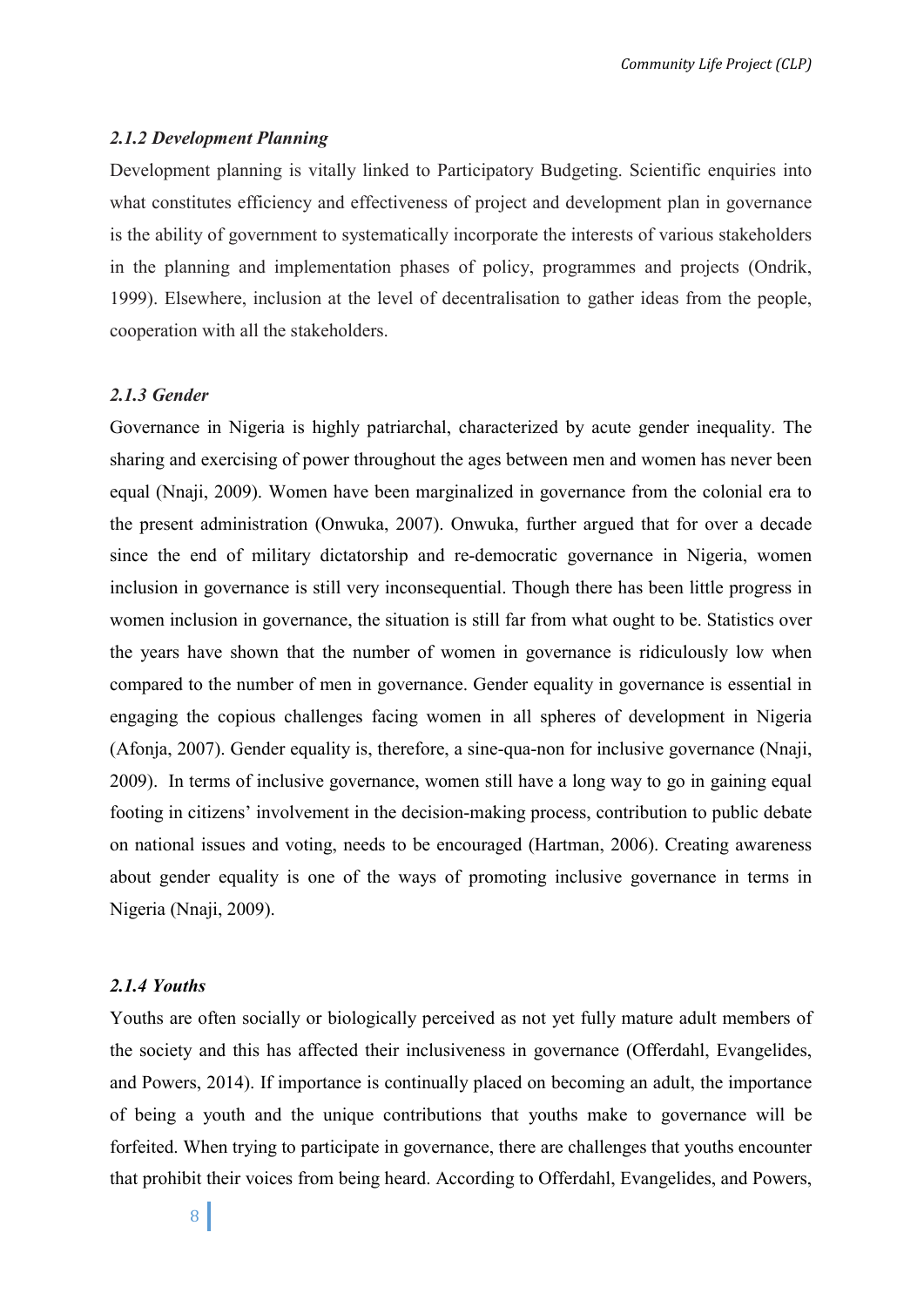(2014) Age limits to contest for political office or even establish an independent organization affect and prevent youth involvement in governance. This has resulted to the expression of frustration among Nigeria's youthful population (LeVan, 2015). There is the need for youth inclusiveness in governance for adequate development and sustainability of any nation. reducing the age for contesting elective posts and encouraging the youth to participate actively in politics; crafting Constitutional provisions to provide for more posts for the youth; discouraging politics for profit; ensuring economic empowerment through funding, training and government support, and reorienting youths through institutionalised agencies Odah (2017). However, the level of youth literacy has a crucial role to play in determining youth inclusiveness in governance (LeVan, 2015). Increase youth participation in formal political structures, possibly through the establishment of youth wings in existing political parties. Youths need a seat at the table at the local, state, and national levels but also need that seat to be substantive.

Unemployment is a major bane that makes youths prone to exclusion globally (Offerdahl, Evangelides and Powers, 2014). As at 2012, UNDP Global Parliamentary Report indicated that the percentage of young people in their 20s and those in their 30s were 1.65% and 11.87%. Young people have been excluded from development programs and activities in numerous ways. As an age cohort, youth are less likely to be involved in governance and decision-making processes, as a result of economic, political, and procedural barriers that prevent their participation. The government of Nigeria has an important role to play in building capacity for youth participation at all levels of governance by building mechanisms for youth representation of young people in political processes and participation in decisionmaking at all levels (Odah, (2017). Age limits to run for office or even establish an independent organization affect and prevent youth engagement. High unemployment among youths was also identified as a barrier to their participation. One panelist raised concerns that high unemployment left youth vulnerable to political manipulation and radicalization by militant elements.

# *2.1.5 Other Dimensions*

Let us suffice that both inclusion and exclusion in government and its processes manifest in devious ways aside the ones mentioned earlier and their manifestations are also relative to cultures, level of education, democratisation, and history of different peoples, among other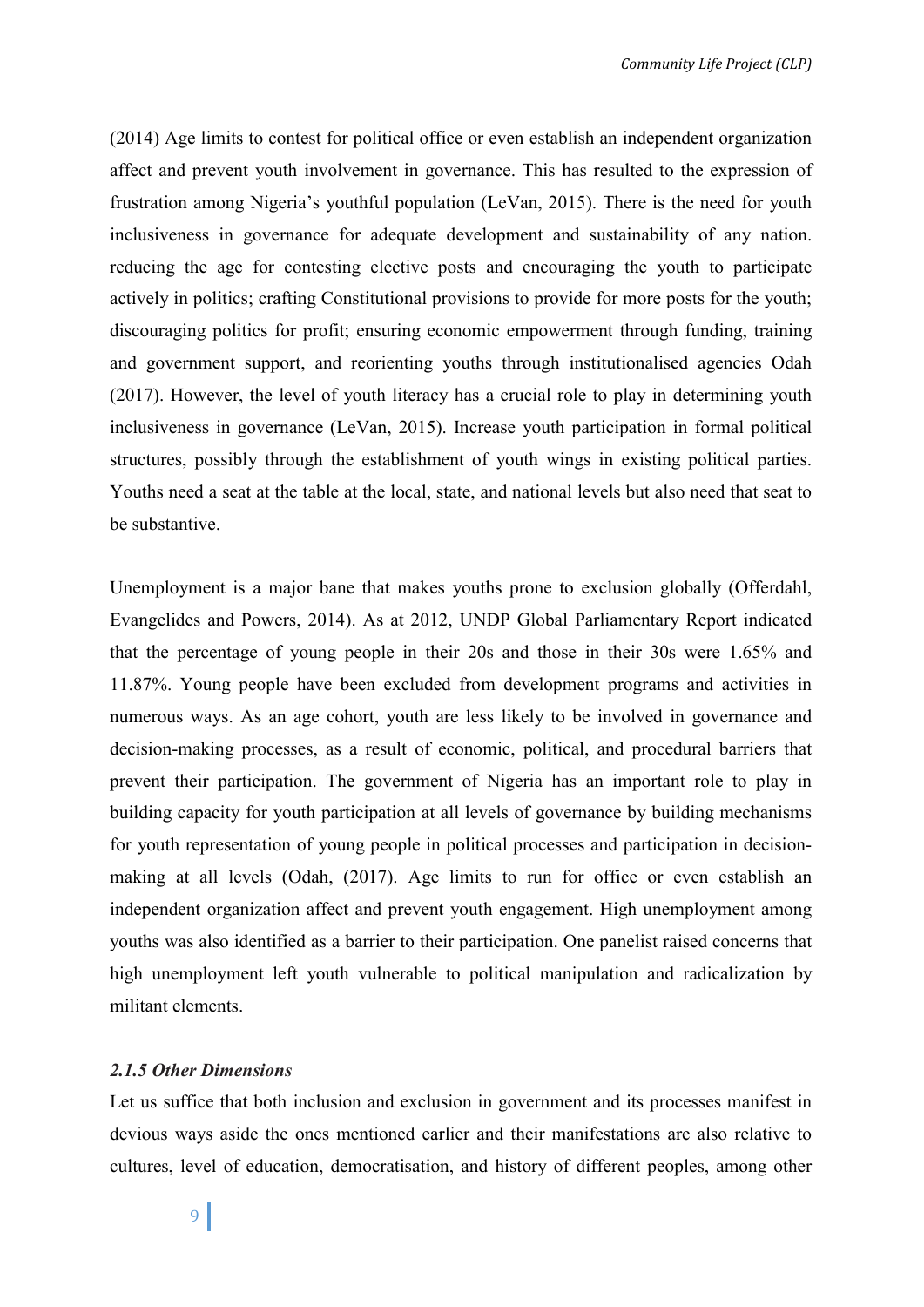things. For instance, there is growing concern globally on how persons with physical challenges partake in decisions, which in the long rung affect them. Physically challenged persons constitute one of the poorest, marginalized and socially excluded groups in governance, especially in developing countries (Barron and Amerena ed. 2007; Global Sustainable Development report, 2016). Inclusion in governance are fundamental human rights for physically challenged persons, such rights are critical to empowering physically challenged persons to live independently, be included in their States, and to partake in and make contributions to governance and development on an equal basis with others. In essence, inclusive governance is a critical starting point that government has to take up in order to integrate persons with disabilities and their needs (Global Sustainable Development report, 2016). An important achievement as regards inclusive governance at the global level was the adoption of the United Nations Convention on the Rights of Persons with Disabilities which was ratified by 164 countries and one regional group, the European Union, as of June 2016.

#### **2.2 Nigerian Experience**

Nigerian is exemplary in many instances in Africa, including social and economic inclusion. Amongst other things, Nigeria is often reckoned with as the most populous country in Africa. The country is also diverse in ethnic and religious composition making. Nigeria's development trajectories are often nuanced within the contexts of diversity, colonial and postcolonial antecedences, oil production, patriarchy and youth restiveness which constantly engender a plethora of social and economic upheavals in the country. Depicting a picture of the political economy of development in Nigeria, LeVan (2015:13) averred that "at the most basic level, social heterogeneity is seen as a possible impediment to collective action… Coordinating interests across socially diverse constituencies is simply more difficult as a result of mistrust or memories of marginalization among ethnic groups. And even if they do not harbour hard feelings that inspire retaliation, it can still be difficult to communicate across communities with different cultural values". By this, LeVan sees Nigerian pluralism as a possible breeder of exclusion in the country.

In a similar parlance, political participation and good governance has been examined from the angle of faulty democratisation processes in Nigeria. In other words, "democracy in Nigeria has three unique features which include: insulation of economic matters from popular participation, manipulation and monopolisation of democratic process including the use of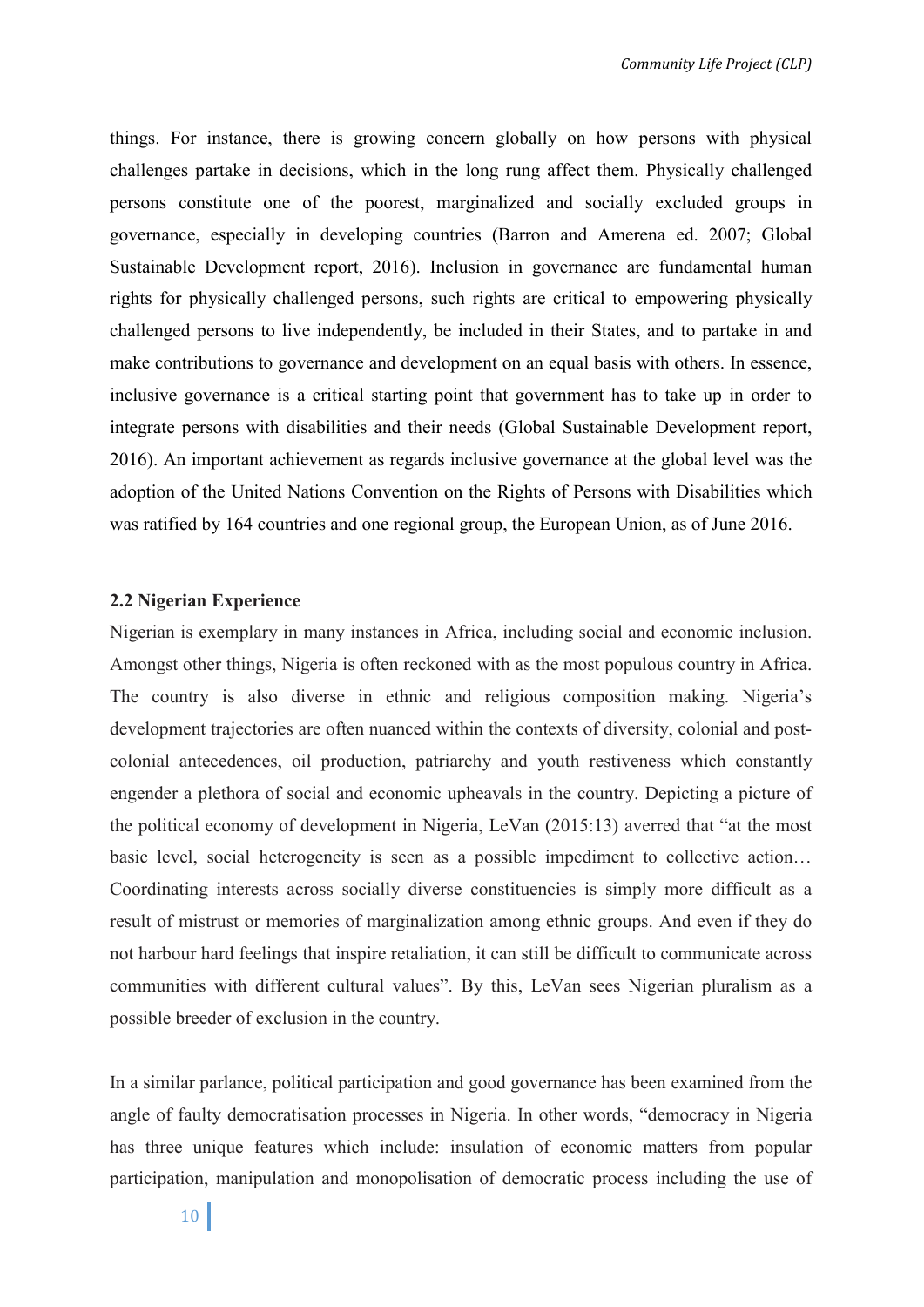violence and electoral fraud to secure legitimacy and peripheral participation of citizens" (Arowolo and Aluko 2012:798). The Nigerian experience with regards to inclusive governance has not been altogether impressive given the rate at which the rights of different groups are still undermined. It has been argued that popular participation is integral to good governance and this can only be possible in a situation whereby the rights, respects and opinions of the people are given adequate recognition. Interestingly, Nigeria was listed in the 2016 Report of Global Sustainable Development as one of the 30 countries with some form of non-adult parliament structure at one level of institutional arrangement or the other. It is expedient to take a cursory look at various dimensions of inclusive governance and the Nigerian scores on these. To do this, we shall examine some key dimensions of inclusion which include gender, youth, participation in budgetary processes and development plans in the course this study to have a deeper understanding on the subject matter of the study.

# *2.2.1 Beaming the Searchlight on Ekiti State*

Ekiti State is geographically located in the south-western part of Nigeria with a population of 2.75 million with annual growth rate of 3.2%, as reported in the last (2006) census of the country and document by Oloniteru and Ojo (2013). In 2013, the State came up with laudable 8-point agenda of good governance, infrastructural development, modernisation of agriculture, education and human capital development, healthcare services, industrial development, tourism, and women empowerment. Beyond the setting of agenda is the component of delivery and reflection of the interest or popular demand of the people of the state in the agenda set; a critical issue that bothers on the question of inclusive governance. Ikole.

#### **3.0 Methodology**

The research design was cross sectional within analytical and descriptive frameworks. Qualitative and quantitative methods were deployed to interrogate issues relating to good governance as it relates to inclusion of people in budgeting process and development-related decisions. This was because the subject matter of the study largely bothered on exploring the dynamics of inclusion in governance at the local level, taking into account and/or making sense of worldviews of community members on the efficiency of the mechanisms of government in provision of people's needs.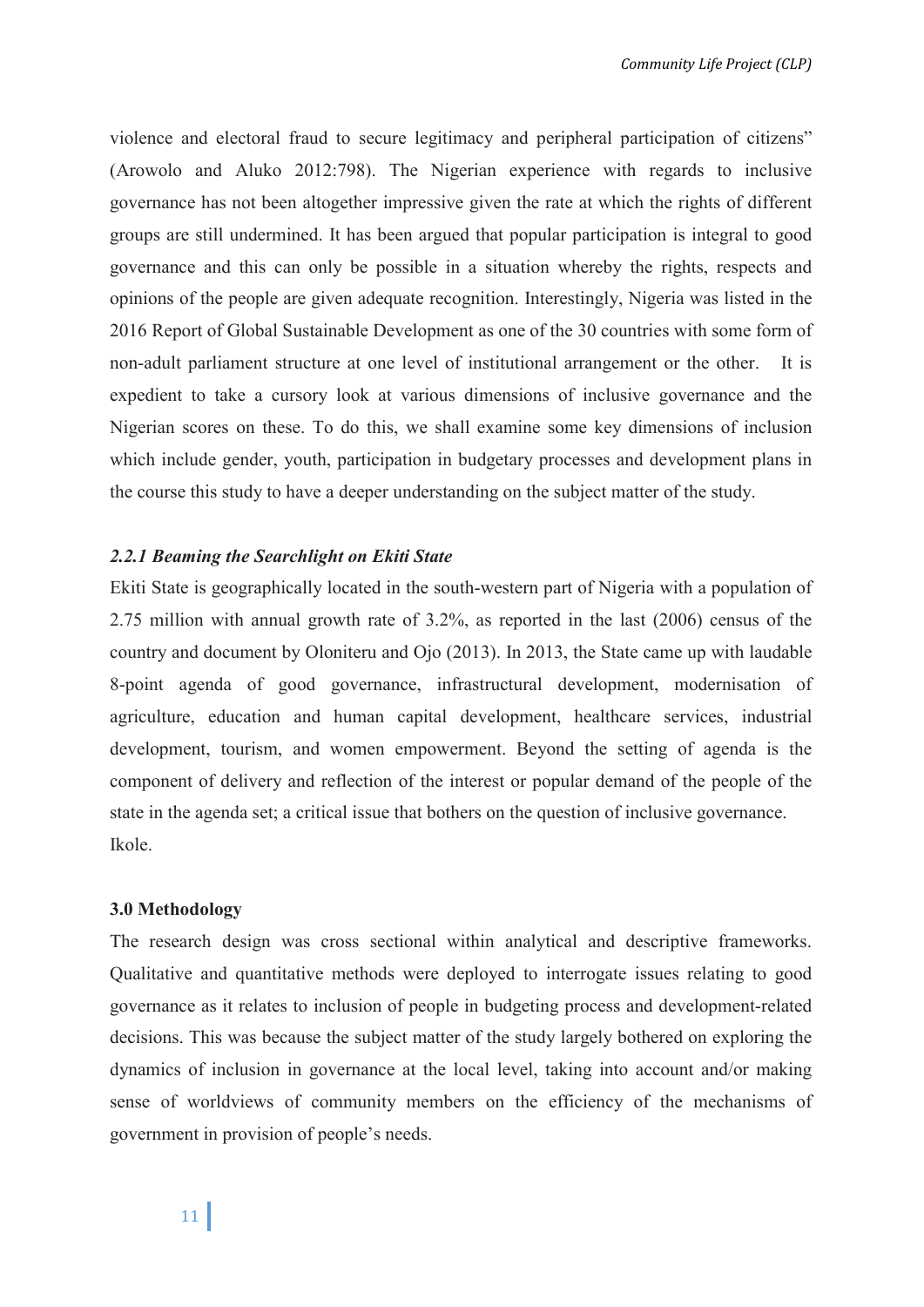# **3.1. Population**

Participants for the study were drawn from various stakeholders across ages, genders, social and economic strata and other categories resident in Ikole local government. Interviews were conducted among men, women, youths, chief, and the physically challenged, and other individuals whose activities are one way or the other affected by the assets and resources of the local government.

# **3.2. Research Instruments**

Primary data for the study were collected in a triangulated manner with the use of qualitative and quantitative methods. The instruments were pretested in a pilot study at Ado-Ekiti to ascertain reliability. The qualitative data were collected through a combination of five (5) focus group discussions (FGDs), ten (10) in-depth interviews (IDIs) and ten (10) key informant interviews (KIIs), while the quantitative data were generated through the use of questionnaires of which 599 were recovered.

# **3.3 Analysis**

Thematic and content analytical approaches and quantitative analyses (with the aid of appropriate software) were deployed to analyse the qualitative and quantitative data collected.

# **3.3.1 Descriptive Analysis**

The study deployed variegated qualitative and descriptive analytical approaches to clearly depict various profiles, typologies and classifications through the use of figures, graphs, tables and narrations as they apply to Ikole LGA in terms of inclusion in budget, project planning and general development. The selection process followed a logical sequence: prior to deploying data collectors to the field, a two-day residential training was conducted to community representatives who served as contact persons in the 24 communities in Ikole. This made it easy for strategic location planning and management which eventually aided the activities the field researchers.

# **3.3.2 Content Analysis**

A content analysis was carried out to show the patterns of how participants in Ikole interact with the resources available in their communities. This was necessary for better understanding of divergent experiences of the participating communities in Ikole.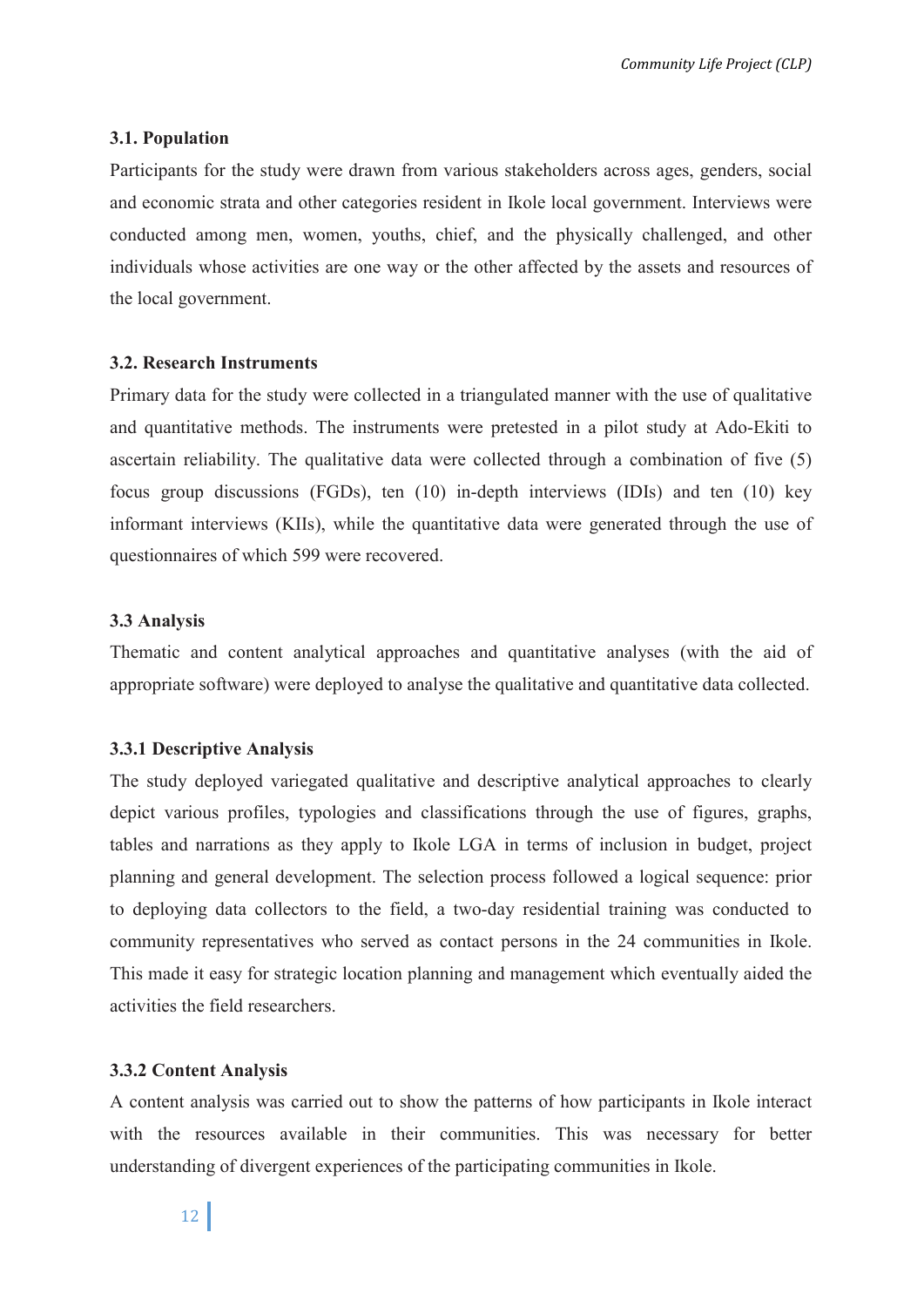# **3.4. Location**

The study was conducted in Ikole local government area (LGA) of Ekiti state. The choice of the location was informed by its status as a single entity yet with divergent autonomous communities organised under 24 kings which translated to what the people call *Egbeoba Kingdom.* Similarly, Ikole belongs to the mainstream Yoruba: history has it that Akinsile, one of the first 16 princes blessed by Oduduwa founded the town.<sup>3</sup> One important thing to note here is the fact that Yoruba is predominantly patriarchal and the system of leadership had been by selection or ascription before the advent of modern democracy.





<sup>3</sup> The Nigerian Tribune, October 17, 2017. "When Ikole Celebrates its Uniqueness". www.tribuneonlineng.com/ikole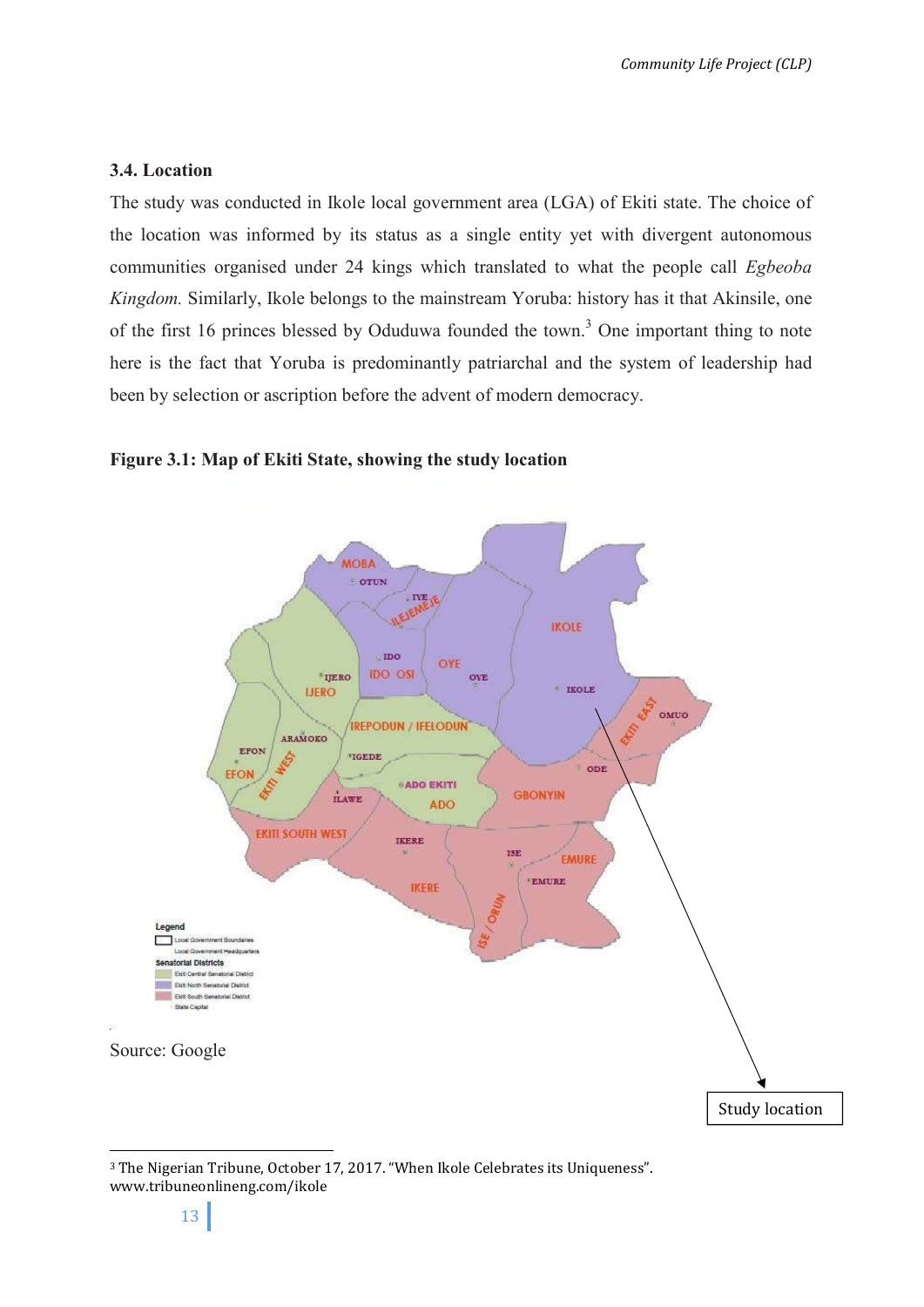

**Fig. 3.2: Sampled Communities in Ikole LGA**

# **4.0 Data Presentation and Discussion**

This section is devoted to presentation of data and discussion.

# **4.1. Socio-Demographics**

The background information of respondents and participants in the study are presented in this section. The listed individuals in the study were selected according to their social and economic status like gender, age, years of stay in the community, position occupied and knowledge about the subject matter of the study, among others. While table 4.1 below shows the socio-demographics of respondents, those enlisted for key interviews were individuals occupying various important positions in the society like kings and high chiefs, in-depth interviews were administered among members of the communities which was inclusive of people across all walks of life, and the focus groups were essentially made up of homogenous groups of men, women, youths and inter-community members.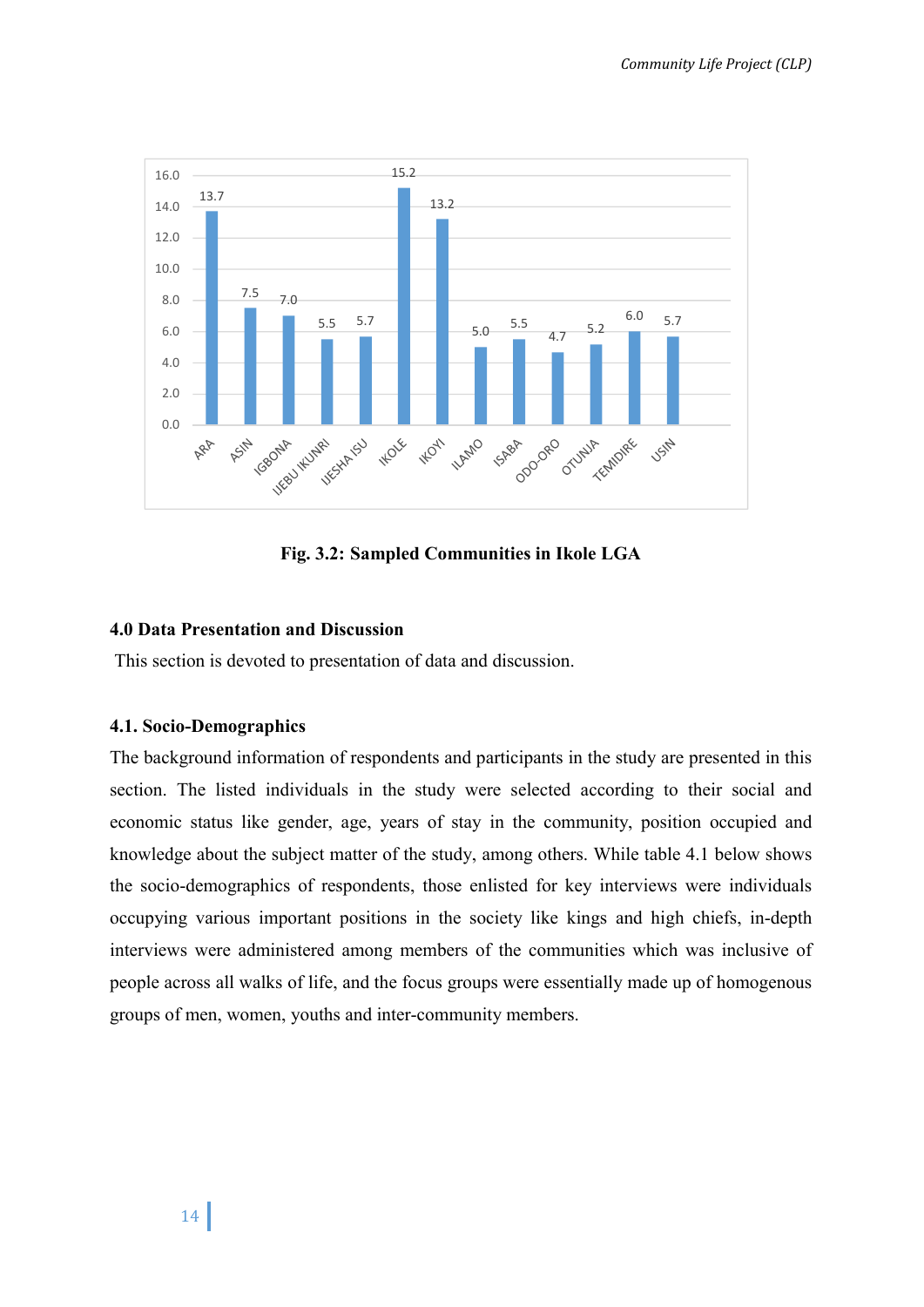| $\ensuremath{\mathrm{S/N}}$ | Variable                  | Categories                     | Frequency N=598 | Percent % |
|-----------------------------|---------------------------|--------------------------------|-----------------|-----------|
| $\mathbf{1}$                | Sex                       | Male                           | 365             | 61.0      |
|                             |                           | Female                         | 220             | 36.8      |
|                             |                           |                                |                 |           |
|                             |                           | No response                    | 13              | 2.2       |
| 2                           | Age                       | $18 - 27$                      | 137             | 22.9      |
|                             |                           | $28 - 37$                      | 127             | 21.2      |
|                             |                           | $38 - 47$                      | 120             | 20.1      |
|                             |                           | $48 - 57$                      | 81              | 13.5      |
|                             |                           | $58 - 67$                      | 45              | 7.5       |
|                             |                           | $68 - 77$                      | 26              | 4.3       |
|                             |                           | $78 - 87$                      | $\overline{7}$  | 1.2       |
|                             |                           | $88 +$                         | $\overline{5}$  | .9        |
|                             |                           | No response                    | 50              | 8.4       |
| 3                           | Marital status            | Married/cohabiting             | 378             | 63.2      |
|                             |                           | Separated/divorced             | 25              | 4.2       |
|                             |                           | Single                         | 143             | 23.9      |
|                             |                           | Widowed                        | 25              | 4.2       |
|                             |                           | Others                         | $\overline{2}$  | 0.3       |
|                             |                           | No response                    | 25              | 4.2       |
|                             |                           |                                |                 |           |
| $\overline{4}$              | <b>Educational Status</b> | No formal education            | 40              | 6.7       |
|                             |                           | Primary school completed       | 54              | 9.3       |
|                             |                           | Primary school not completed   | 25              | 4.2       |
|                             |                           | Secondary school completed     | 214             | 35.8      |
|                             |                           | Secondary school not completed | 51              | 8.5       |
|                             |                           | Tertiary completed             | 139             | 23.2      |
|                             |                           | Tertiary not completed         | 54              | 9.0       |
|                             |                           | No response                    | 20              | 3.3       |
| 5                           | Professional occupation   | Student                        | 74              | 12.4      |
|                             |                           | Civil servant                  | 80              | 13.4      |
|                             |                           | Lawyer                         | 7               | 1.2       |
|                             |                           | Unemployed                     | 59              | 9.9       |
|                             |                           | Teacher                        | 23              | 3.8       |
|                             |                           | Social worker                  | 13              | 2.2       |
|                             |                           | Politician                     | 6               | 1.0       |
|                             |                           | Media personnel                | $\mathbf{1}$    | 0.2       |
|                             |                           | Others                         | 81              | 13.5      |
|                             |                           | No response                    | 21              | 3.5       |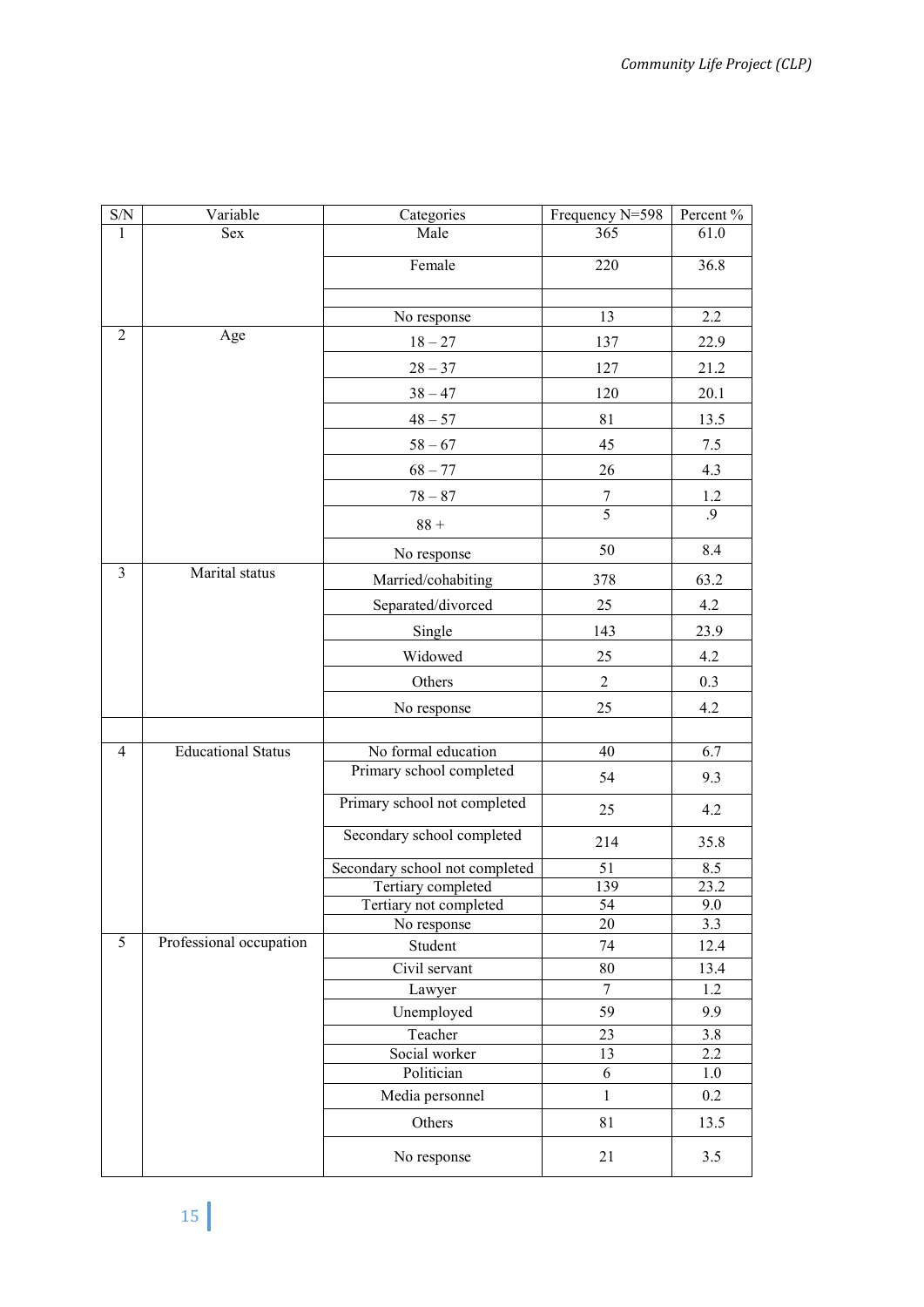| 6 | Length of stay in the LGA<br>Monthly Income | $1 - 10$ years  | 74  | 12.4 |
|---|---------------------------------------------|-----------------|-----|------|
|   |                                             | 11 -20 years    | 108 | 18.1 |
|   |                                             | $21 - 30$ years | 113 | 18.9 |
|   |                                             | $31 - 40$ years | 96  | 16.1 |
|   |                                             | $41 - 50$ years | 77  | 12.9 |
|   |                                             | $51 - 60$ years | 42  | 7.0  |
|   |                                             | $61 - 70$ years | 20  | 3.3  |
|   |                                             | $71 - 80$ years | 17  | 2.8  |
|   |                                             | $81 +$          | 6   |      |
|   |                                             | No response     | 45  | 7.5  |

**Table 4.1: Socio-Demographic characteristics**

Table 4.1 above shows various characteristics of the respondents that participated in the study. Majority of the participants were males with 61.0% while 36.8 were females and 13 persons did not declare their gender status. This shows that men readily participated in the study more than women; this could be resulting from the patriarchal social formation of the society<sup>4</sup>. Majority (66.4%) of the respondents fall below 48 years indicating that majority of the respondents were young people, which of course is a pointer to the urgency of youth inclusion in the processes of governance and development. It can also be seen in the table that not so many of the respondents were single (23%) or belonging to other groups (8.7%) other than being married or cohabiting with 63.2% of the sample size. The respondents were also made up of people with different educational statuses but in all the result shows that those without formal education (6.7%) and those that were unable to complete secondary school (22%) formed the minority as majority (68%) had at least secondary school education. This shows that the level of literacy in Ikole is moderately high. While the respondents spread across various occupational activities, civil servants with 13.4% formed the highest, followed by students who constituted 12.4%, meanwhile 13.5% chose not to disclose their occupational status. Finally, the table shows that while 7.5% of the respondent did not indicate their duration of stay in Ikole LGA, only a meagre 12.4% had been there for less than 10 years; an important indication that most of the respondents participated based on experience and knowledge gathered over time in their respective communities.

 $4$  As earlier discussed in the study, Ikole belongs to the main stream Yoruba community which is traditionally patriarchal.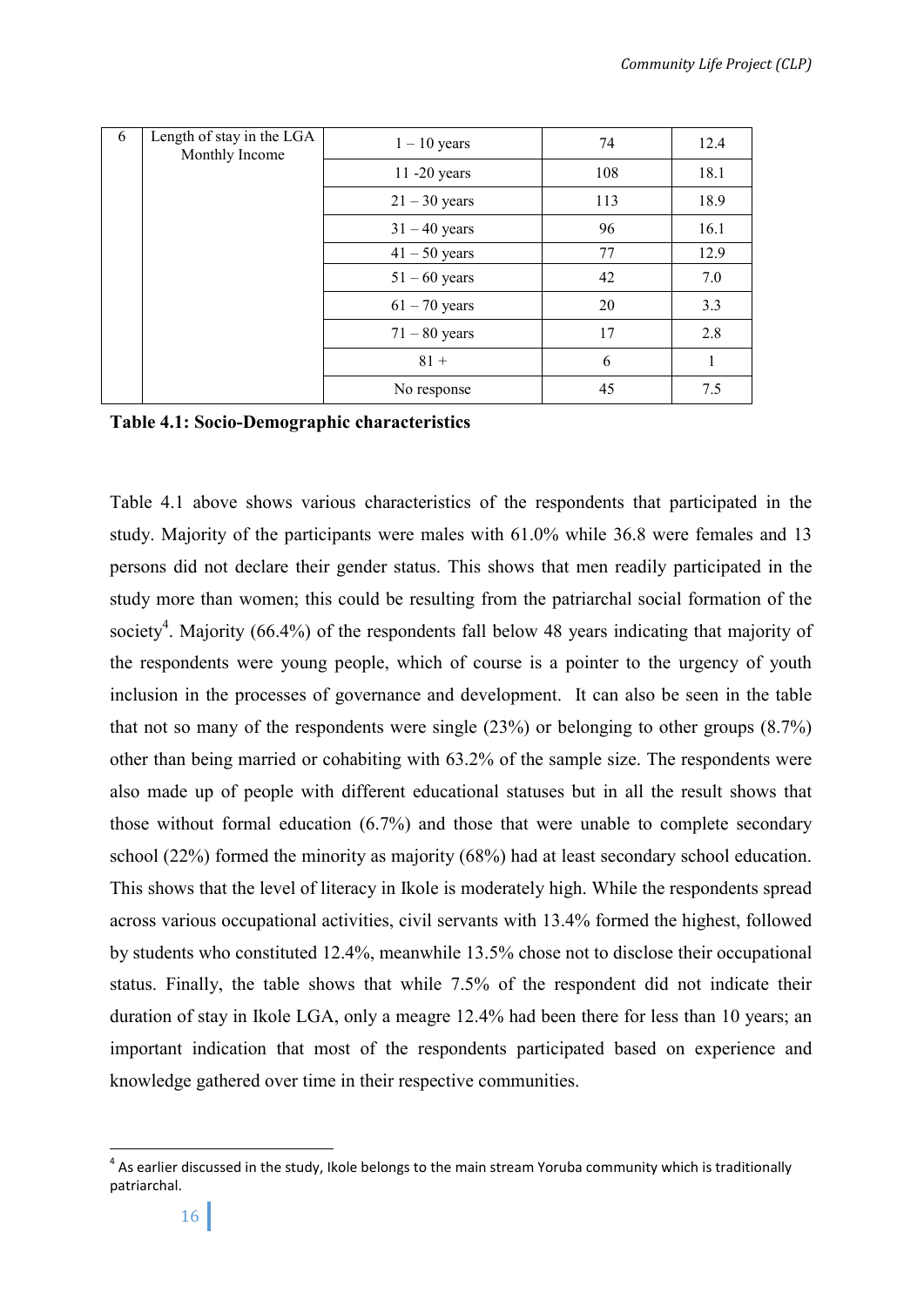# **4.2 Available Assets/Resources in Ikole**

The importance of resources cannot be over-emphasised in contemporary development discourse, especially in connection with the SDGs. At this juncture we shall examine some of the natural, social, physical and other forms available at the disposal of Ikole community. But first, the consciousness of the people is examined.

# *4.2.1 People's Consciousness/Awareness Level*

According to Kabeer (2000), people's consciousness about resources to some extent determines how their interests would be protected both in the short and long runs. To ascertain the consciousness of the people about the quality and quantity of the resources and assets available at their disposal for development purpose, respondents were interrogated as to whether or not they were aware of the forms of resources available in their communities.

**Fig. 4.1: People's Level of Awareness of the Resources Available Ikole LGA**



As depicted in the graph presented above, virtually all (97%) the respondents had an idea of the available assets their communities. This implies that the level of consciousness of the people is reasonably high. Participants readily enumerated what they considered what they considered inducible sources of wealth to their communities, howbeit with a thing of distraught feeling due to perceived neglect of these resources by concerned authorities who continued to promise to facelift majority of the resources that are already in a decrepit situation. Unfortunately, no help had been forthcoming<sup>5</sup>. Apart from the water dam in Itapaji<sup>6</sup>,

<sup>&</sup>lt;sup>5</sup> Examples are: abandoned borehole and absence of electricity in Itapaji due to some technical faults yet to be rectified (IDI/Male/70/Itapaji/2017; KII/Male/Igbona/2017); the general lamentable condition of roads in Ikole communities (IDI/Male/Ikole/2017) of which the experience in Ara community is the most pitiable (FGD/Elders/Ara/2017; Observation);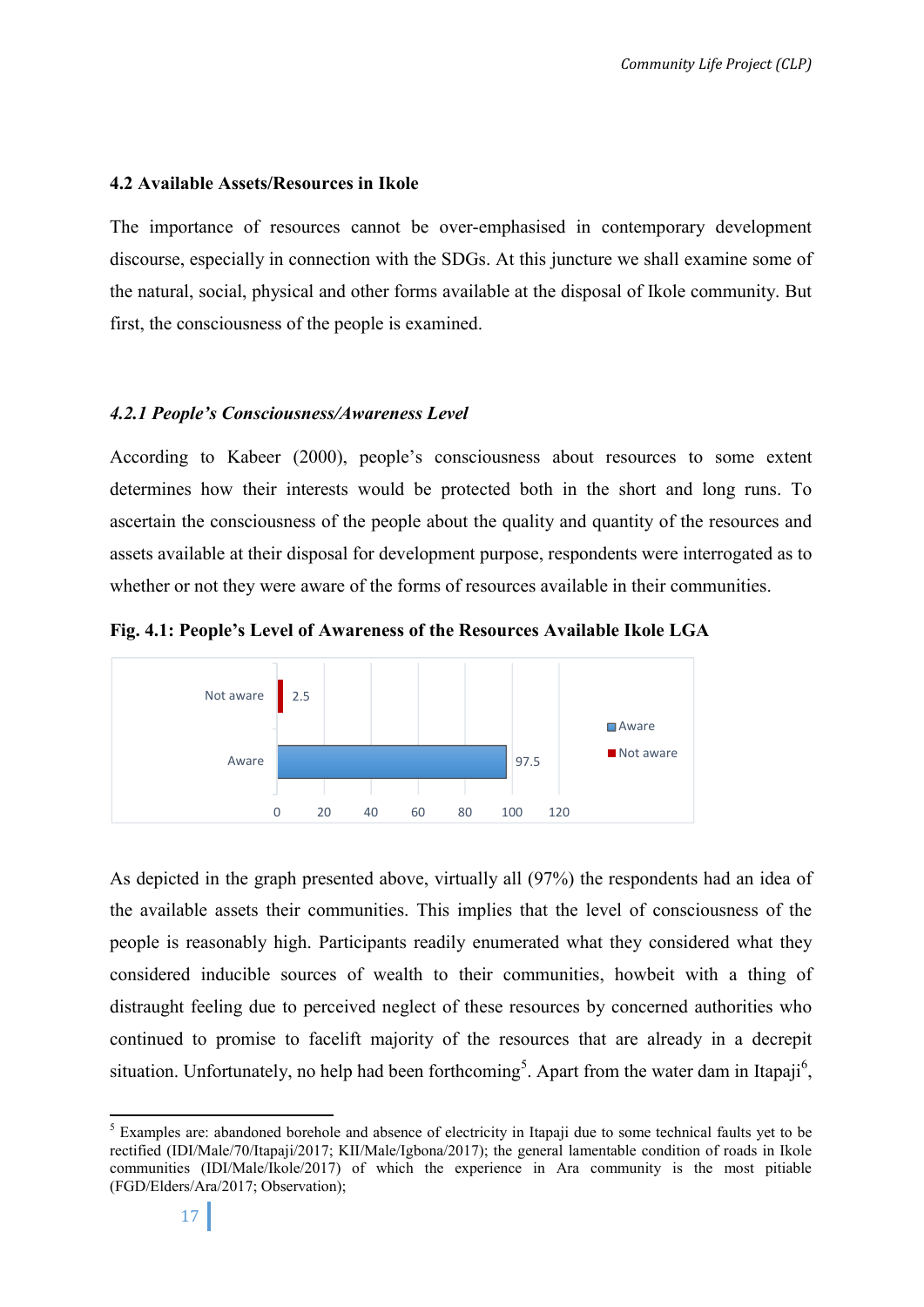the most common asset in virtually all the communities is farming. In Oke-Ijebu for instance, aside few people who are involved in other "*menial jobs like lumbering"*, the community prides itself in farming and market activities (IDI/Female/Oke-Ijebu/2017; KII/Male/Oke-Ijebu/2017). The same claim applies to virtually all the communities in Ikole as quoted below:

*Existing resources in our communities are agricultural products such as yam, plantains, bananas, Plantains, cocoa, palm-trees, palm kernel trees, clay soil for moulding. Pharmacies, schools, borehole water, agricultural lands etc. are also available but not in good quality and quantity.*  (FGD/Male/Intercommunity/2017).

Beyond awareness in contextual analysis of available resources in Ikole is the extent to which the people can relate their views on the quality and quantity of these resources. This is the crux of our thrust below.

# *4.2.2 Assessment of the Available Resources*

Major resources available in Ikole, as identified by participants and depicted above, are farmland, agricultural products, markets, schools, markets, health facilities and road. The quality of life and trajectory of development directly hinge on the efficacy of these assets. The worldviews of the people, who are of course the target users/beneficiaries of these resources are quite indispensable in contextual in determining the efficiency and sustainability of governance, policies, programmes and leadership in the community. The diagram below shows a graphical representation of how residents in Ikole perceive their available resources.





 $6$  IDI/Male/70/Itapaji/2017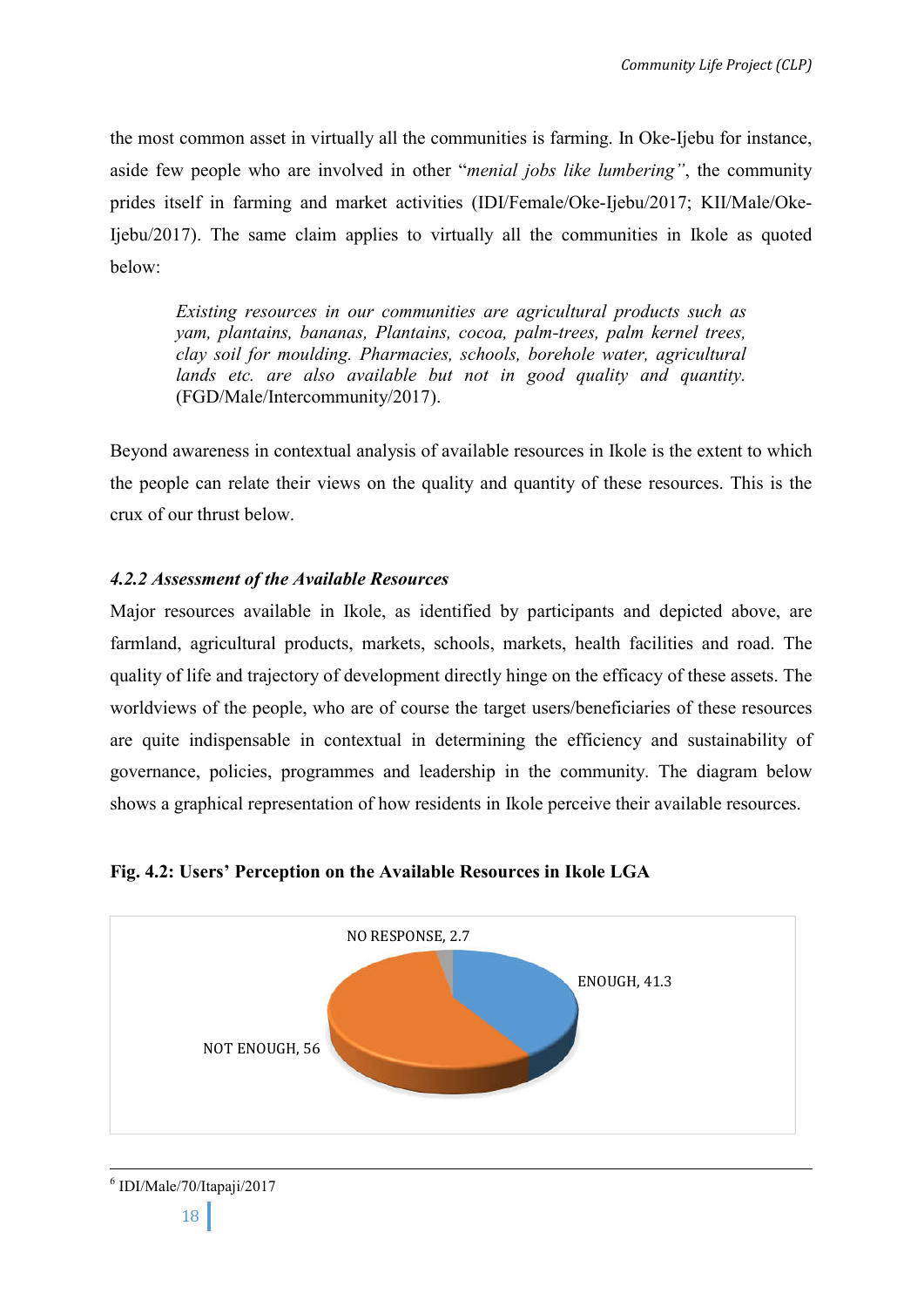Figure 4.2 above simply shows people's perception about the quantity of assets available in Ikole communities. Accordingly, majority (56%) of the people seem discontented with the volume of available resources while 41.3% expressed some level of satisfaction with the volume. Howbeit, 2.7% of the respondents did not respond to this question. The next graph gives further insight on how individual resource was ranked by the respondents.



**Fig.4.3: Ranking of Some of the Available Resources/Assets in Ikole**

According to the above graph (figure 4.3), resources like agricultural land, agricultural produce, cooperation, primary and secondary schools were ranked very high as good and accessible to the people. Health facilities, pharmacy, tertiary institutions and markets ranked average. The least ranked facilities are road, pipe borne water and electricity. The ranking reveals, to a large extent, the missing links in the developmental strides in Ikole. Apart from Odo-Oro<sup>7</sup>, most of the communities in Ikole lack good access roads. Poor access road is a recurrent deficient resource decried by many of the participants: from Itapaji (as in IDI/Male/70/Itapaji) to Ara (as in KII/Male/Ara/2017), to Igbona, Asin, Isaba, Igbona, Ipao, Ijebu-Ikunri, Oke-Ijebu, Temidire (as in the harvested and back to Ikoyi and Ikole (as in FGD/Youth/Temidire/2017; KII/Female/Ipao/2017; KII/Male/Otunja/2017; IDI/Femlae/54/Oke-Ijebu/2017; and FGD/Chiefs/Ikoyi/2017), the critical importance of good road to both social and economic development of Ikole was seriously emphasised. As observed by the research team, the case of Ara road which has the worst road network makes

<sup>7</sup> It was revealed in an interview has good road with the vicinity of the community (IDI/Male/84/Odo-Oro/2017)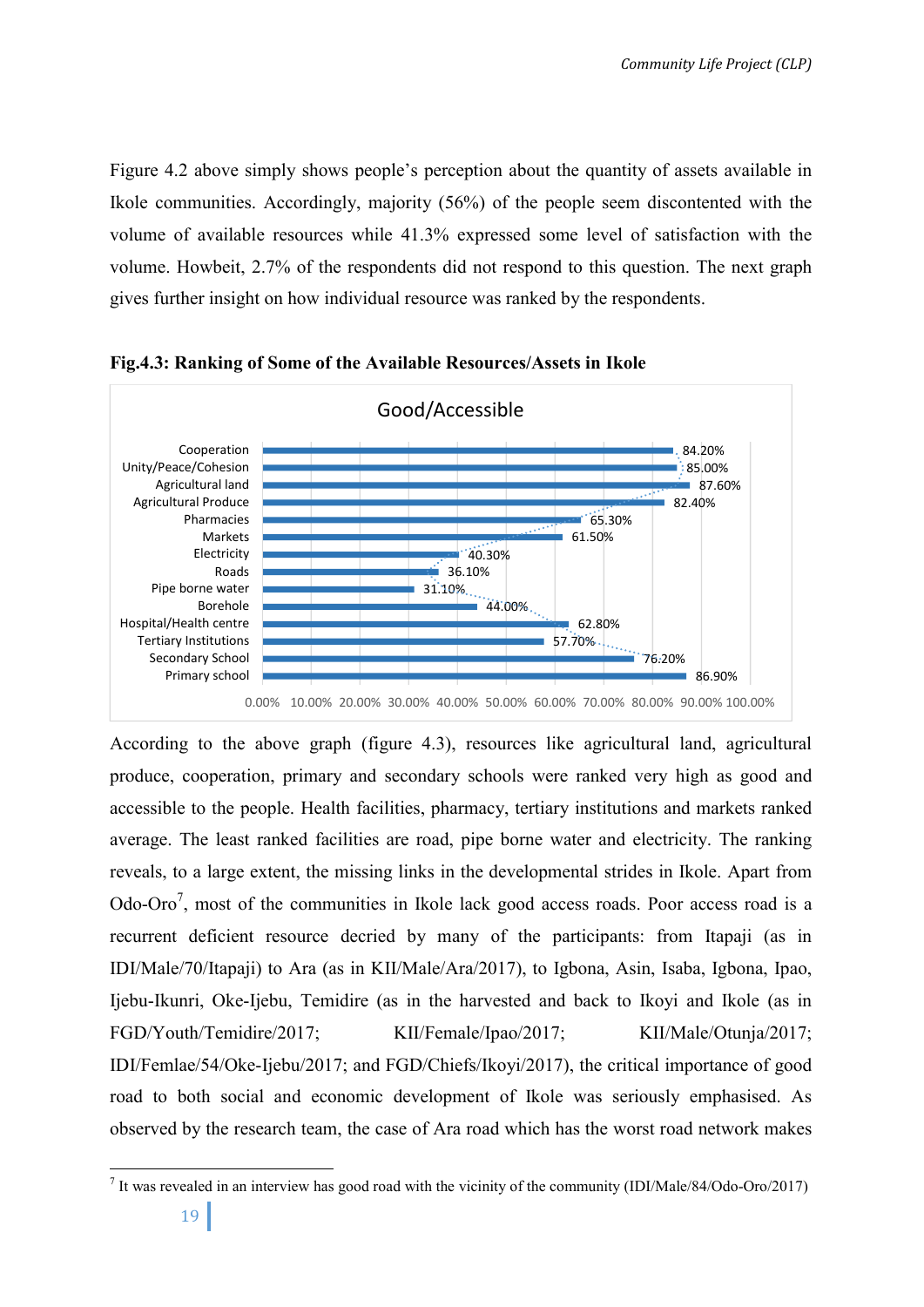the complaints about poor roads in Ikole palpable. The participants across communities in Ikole also noted that poor roads make the transportation of agricultural products from the villages to the market very difficult. The following is the view of one of the female participants:

*We don't have so many social amenities provided by the government. Our road is bad; it was before the last coronation of our king that the road was graded. Each time they grade the road it gets washed away by erosion leaving portholes. We thank God that government gave us a primary school classes one to five. Also, HEPSIDAH is providing funds to build the primary school. The health centre building is about to be completed and we pray that the government will employ workers to work there because they've always been saying no staff.* (IDI/Female/65 years/Temidire/2017).

Just like poor road, scarcity of good water also poses a great challenge to the general survival of people in Ikole. For instance, it was gathered that:

*On water issue, I am using this medium to implore the government like I have said times without number that any government that has not tapped water from dams and install pipes from house to house like the ones constructed years back has not done a successful water project. These boreholes that are being constructed are just to embezzle money by their party members. Most of the boreholes dug within two or three weeks do not have water and if they manage to get water, it will be in small quantities and before you know it, it has dried up. We are pleading that they should use dams to supply water to the community. At least in Ekiti, we have about four dams –Itapaji dam, Ero dam, Ureje dam and Egbe dam. If these dams should overflow, it can flood the entire community and destroy lives and properties. Let us retrace the steps of our veterans like Awolowo, Ajasin. It was during their time that the dam was last used. Considering our environment being a rocky one, it gives no room for drilling good wells or boreholes* (KII/Male/Igbona/2017)

In a focus group from another community, a discussant explained that:

*We have sharp sand, cocoa, palm trees and many more in this town. Previously, Ara used to be the largest community producing cocoa, but when the government neglected the town, it was abandoned but now people are trying to resuscitate farming, we also have yam, plantain, cocoyam and others. They've said well, but the challenges of transportation have affected our resources. We have markets but the bad roads make mobility and life difficult. On power supply, we used to have light but for over fifteen (15) years now, we have not had light. There is no water too, it's just one borehole we have through an individual philanthropic intervention though still not enough.* (FGD/Male/Elders/Ara/2017)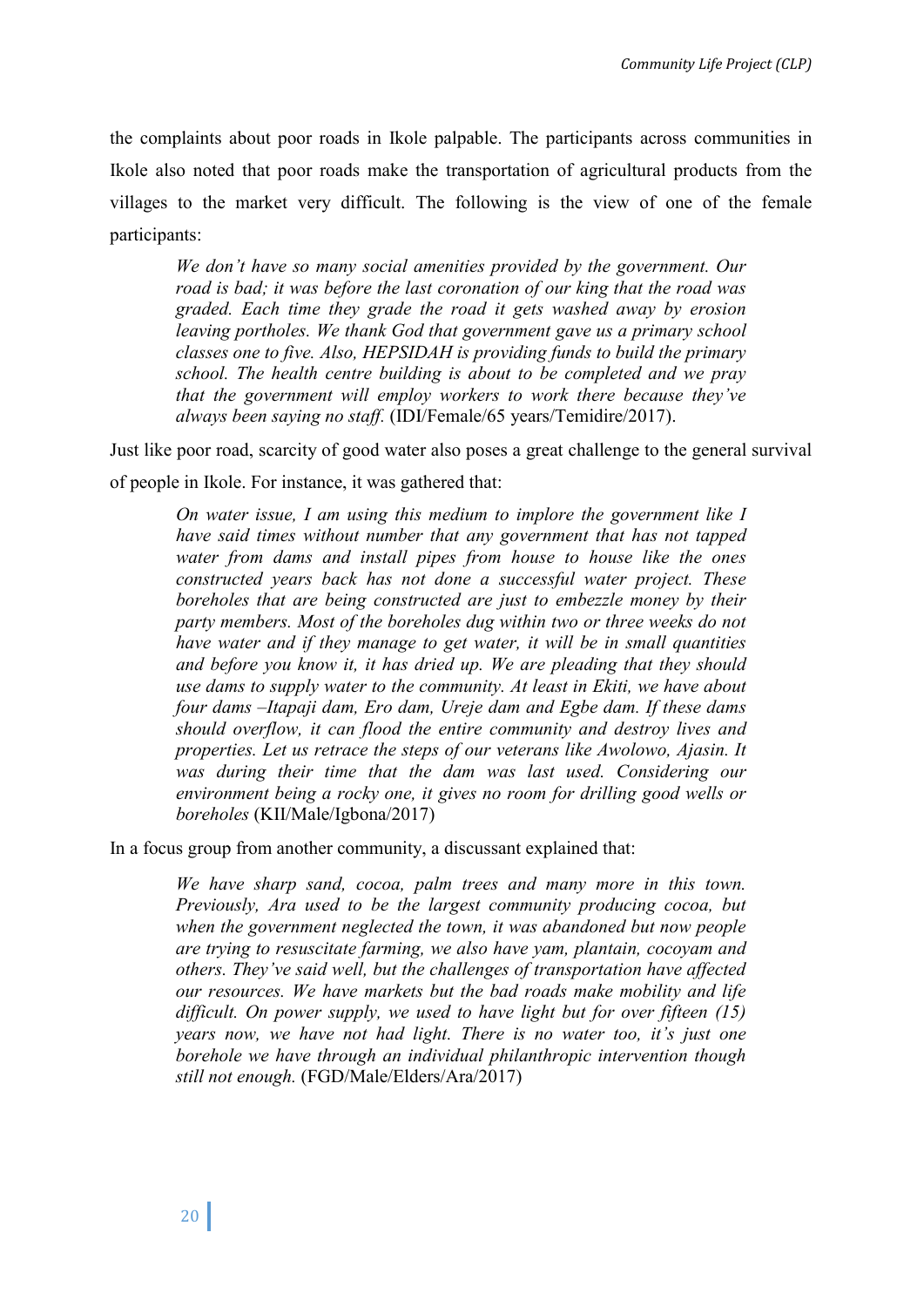Contrary to the opinion of many, however, some of the participants expressed some level of satisfaction in the available assets in their community, for instance, the following excerpts reflects a sharp contrast in opinion over available resources in Ikole:

*We have boreholes, electricity, a general hospital, health centre for children, schools both primary and secondary schools. However, we do not have electricity supply in the past two years. Well, the electricity issue is one major problem, our boreholes usually run dry in period like this (Dry season), though we are trying to fix this issue. The health centre, though they are well run, but we still need the help of government to assist us further.* (IDI/Male/45 years/Ijesha-isu/2017)

# **4.3 Inclusion/Good Governance in Ikole LGA**

It cannot be overemphasised that participation is contiguous to good governance in contemporary global context of leadership. Hence, within the rubric of governance, representation or inclusion of various stakeholders in all facets of policy-decision, budgeting and development programmes and action serves as a major measuring stick for effectiveness of governance (Kabeer, 2000; Sparc, 2012; Osborn, Cutter and Ullah, 2015; Alizar, 2016). This aspect especially forms the kernel of this study. The diagram below is a graphical representation of groups that study participants believe exist in Ikole communities.



# **Fig.4.4: Types of groups available in the community**

The simple interpretation of the graph above is that while majority of the respondents agreed that Ikole has groups of men, youths, age grades, women and political party, it is important to note that the preponderance of women groups in the communities is evident with 23.3% as against those of men with 9.6%, age grades with 10.2%, and youth with 17.2%. This is a vital pointer for engendered discuss in Ikole. As would be seen in the subthemes below, even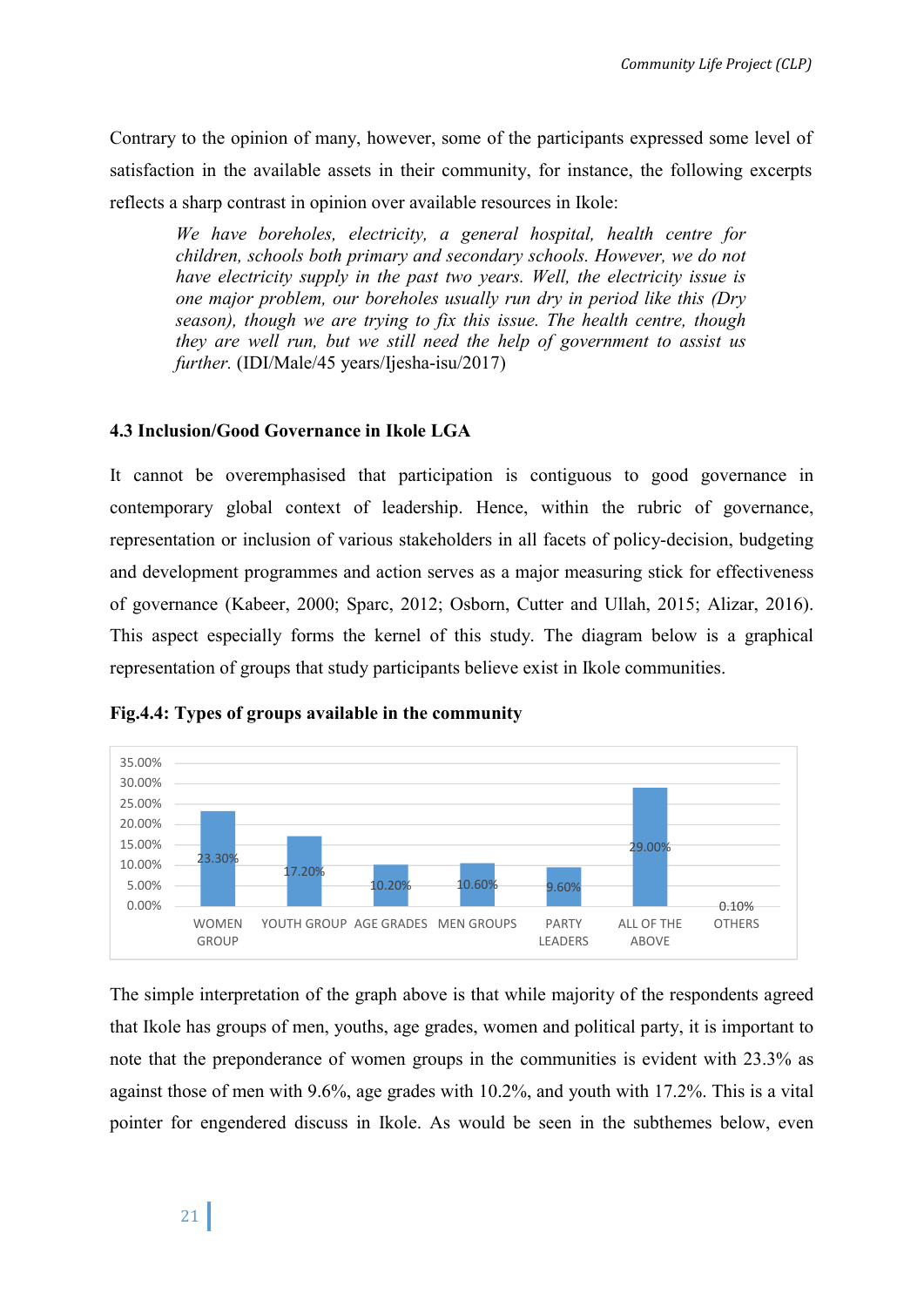though groups can be termed important graphically, in-depth interrogation of their significance is usually fraught with ambivalences and contours.

# *4.3.1 Gender*

The role women play in Ikole makes gender exclusion intractable even within the ambit of inclusive governance. The defence of the liminal right of women in the political and cultural realms is a norm that was observed among the participants across both gender. Accordingly, apart from certain restricted traditional positions, "women are the ones playing the most vital role in politics …they constitute the most active group participating in virtually all the spheres that men are also operating, yet they are more active" (FGD/Intercommunity/2017). Women groups are actively pronounced in all the communities in Ikole and their activities cut across agribusiness, marketing and politics, and down to infinitum. In fact, some of the participants, without any sense of equivocation, said that women groups "contribute more than men" to community development "because they are very keen about seeing the community growing/developing" (KII/Male/Igbona/2017). More so, women usually "partake in political affairs of the community and their opinions are not just welcomed but also taken seriously" (IDI/Male/70/Oke-Ijebu/2017). In bringing the significance of women to bear, it was gathered that there are "up to ten women groups" in Ijesha-Isu who hold regular meetings and that "if there are any issues facing them, they are given speedy attention (IDI/Male/45/Ijesa-Isu/2017). In the same vein, in a group discussion with chiefs in Ara community, the participants unanimously pointed out that they held women in high esteem in their community. According to them, *"the women are effectively involved… the head of the community women is unavoidably absent because of an important meeting she has to attend".*  (FGD/Male/Elders/Ara/2017). This claim that women actively participate in governance in Ikole is further evidenced in the diagram below.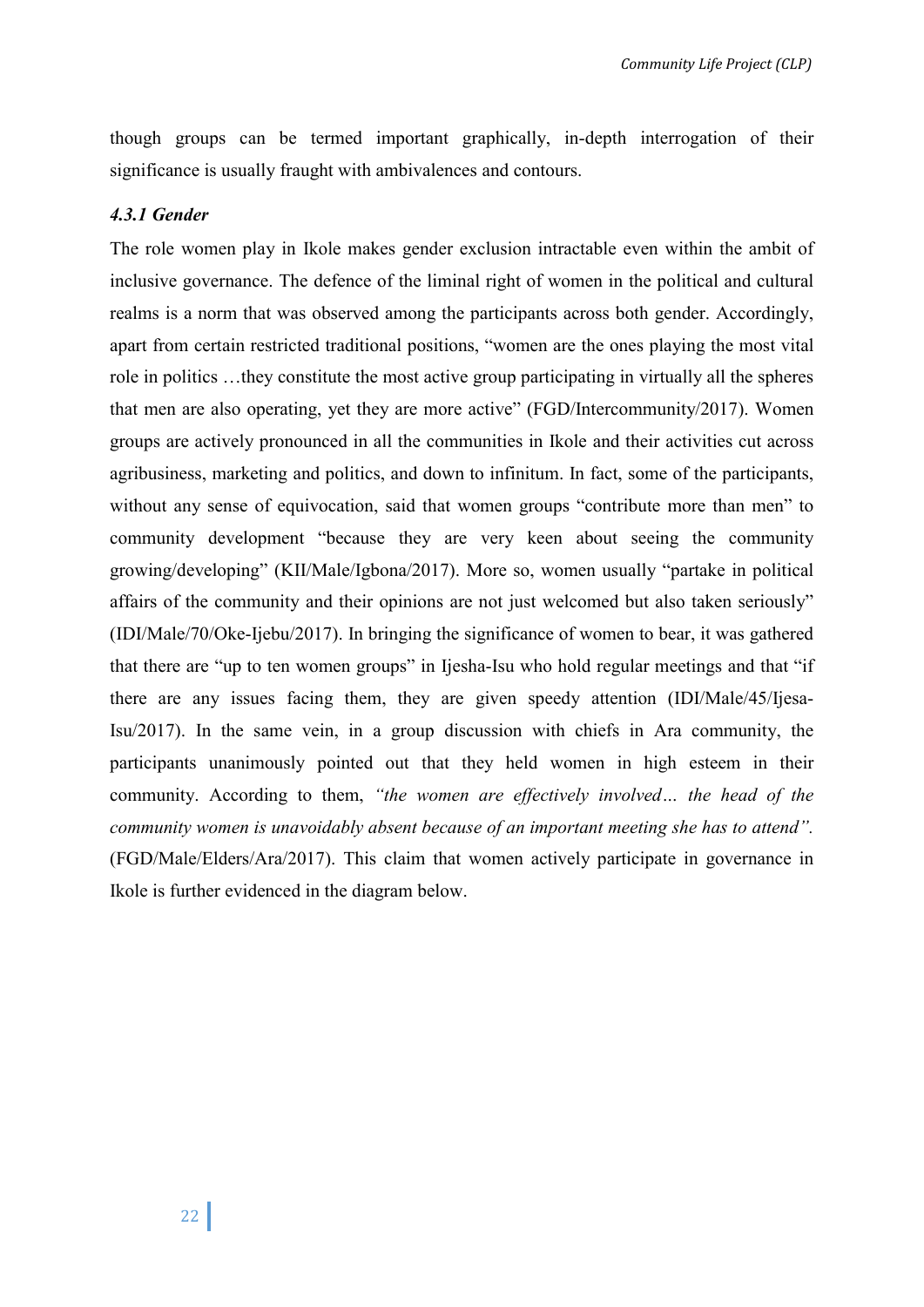

**Fig. 4.5: Perception about the involvement of women in government**

The percentage of those in favour of adequate involvement of women in governance, 84.8%, in Ikole makes the debate around gender exclusion in the area less plausible. Even though, the marginalisation of women was readily displaced by most of the participants, underrepresentation of female gender was still shrouded in the existing pattern of leadership at the community and local government levels. This is explicable when we consider the ratio of men to women in leadership positions. It must also be noted that there are some leadership functions in which the involvement of women is completely rescinded or obviated. For instance, in Otunja, and by extension the entire Ikole traditional institutions, "women are not allowed into Oba-in-council", (the highest decision-making body in the community); they have their own line of authority and hierarchy headed by the women chief" (KII/Male/Chief/Otunja/2017). This traditional classification of functions by gender, no doubt, has implication for women in respect to decision-making processes on matters of their interest and general development of the community. In addition, the chance of women gaining political relevance is small compared to that of their male counterpart<sup>8</sup>. In reality, however, results of the finding reveal minimal exclusion of women in governance in Ikole, especially since of the problem associated with group exclusion in the local government applies to various groups alike save the ruling political parties and that "there is hardly anything men do that women cannot do" in most communities in Ikole (IDI/Male/2017).

 $8$  A participant narrated her personal experience in this regard saying "hardly do women contribute... it was once I was asked to join a committee and since then, no woman has been asked to join in governance" (IDI/Female65/Temidire/2017)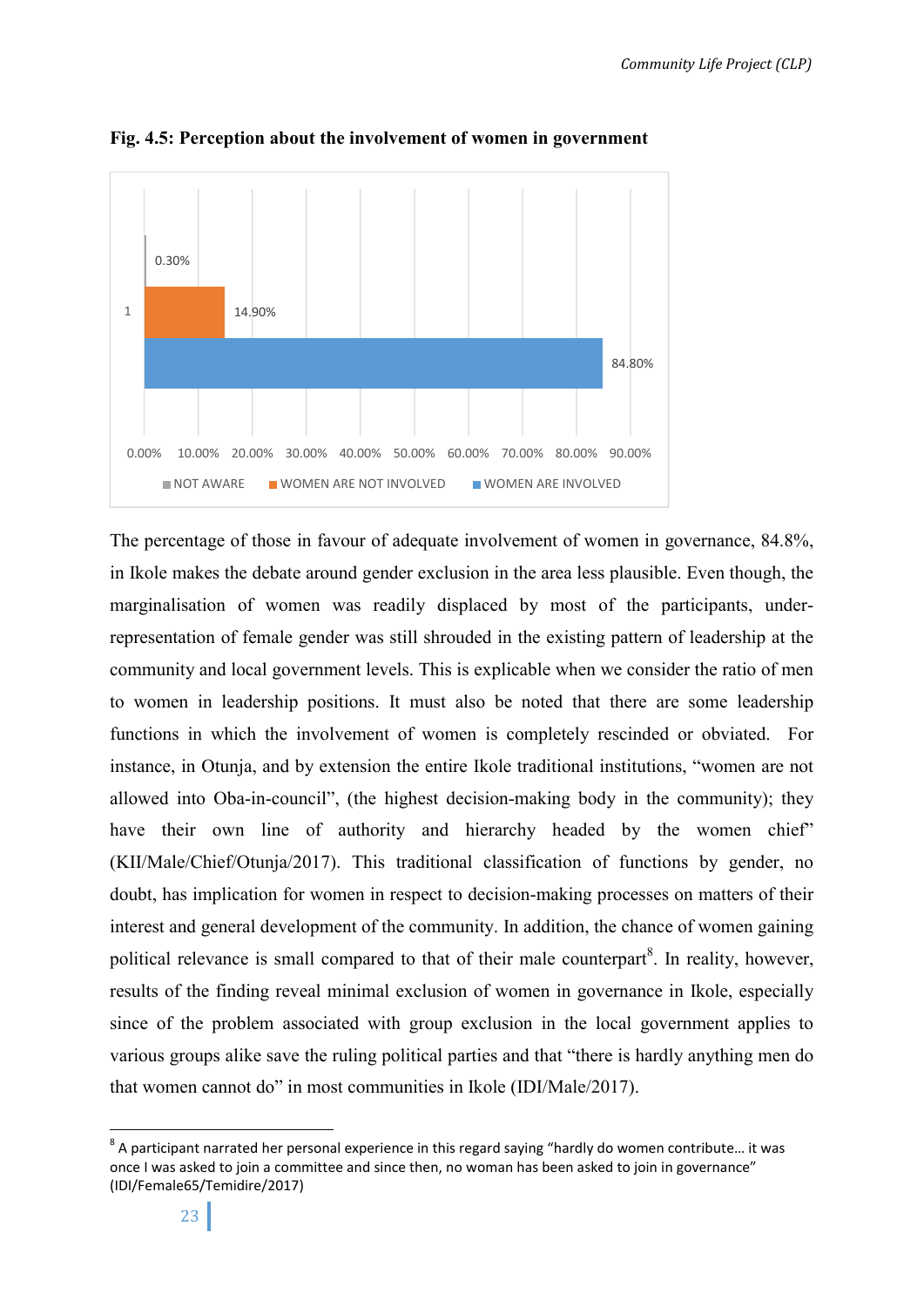# *4.3.2 Youths*

The youth component of Ikole is a vital lens from which inclusion in governance can be viewed. As such, beaming the searchlight on the youth of Ikole, it was gathered that youths are supposedly loosely integrated to the extent that they are seen as the future of Ikole (IDI/Male/54/Oke-Ijebu), force for social integration, unity and community development (KII/Male/84/Odo-Oro) in the way they engage in clearing of laybys and conflict resolution. However, the daunting challenge that however make youth exclusion palpable in Ikole is gross unemployment. Interrogations with different participants makes this claim substantive. For instance, it was a general consensus, among the participants drawn from various Ikole communities, in a group discussion that "the youth must be fully involved" (FGD/Intercommunity/2017). Decrying the menace of unemployment among youths, a participant exclaimed that he "had a meeting sometimes last September (2017) with our people (community residents)… I collected about 70 CVs of graduates who are jobless, even though I have been trying relentlessly since then to see them fixed up, nothing much has been done because the jobs are not readily available" (IDI/Male/70/Itapaji).

The foregoing depicts picture of reality confronting an average Nigerian youth – joblessness. This aligns with the submission of Ayinde and Yinusa (2016) and Offerdahl, Evangelides and Powers (2014) that employment opportunities for youths have not significantly increased with increasing level of literacy both at national and global levels. It is noteworthy that youths, if not properly integrated into the social system can generate tension for the system.

# *4.3.3 Budgeting*

The importance of inclusion in the budgeting process cannot become trite in matters of inclusion and debates on good governance. It is in this light that various dimension that x-tray how popular participation in Ikole are examined in this section.

**Table 4.2: Dynamics of participation in Budgeting in Ikole: People's Perception**

| S/N            | <b>Variable</b>                    | <b>Categories</b> | Frequency | Percent |
|----------------|------------------------------------|-------------------|-----------|---------|
|                |                                    |                   | $(N=598)$ | $\%$    |
|                | The extent to which local          | To a large extent | 141       | 23.6    |
|                | government officials give          | To some extent    | 84        | 14.0    |
|                | feedback to citizens of this local | Rarely            | 84        | 14.0    |
|                | government on the budget           | Never             | 258       | 43.1    |
|                | implementation.                    | No response       | 31        | 5.2     |
| $\overline{2}$ | Degree of participation of         | To a large extent |           | 12.9    |
|                | community members in budget        | To some extent    | 79        | 13.2    |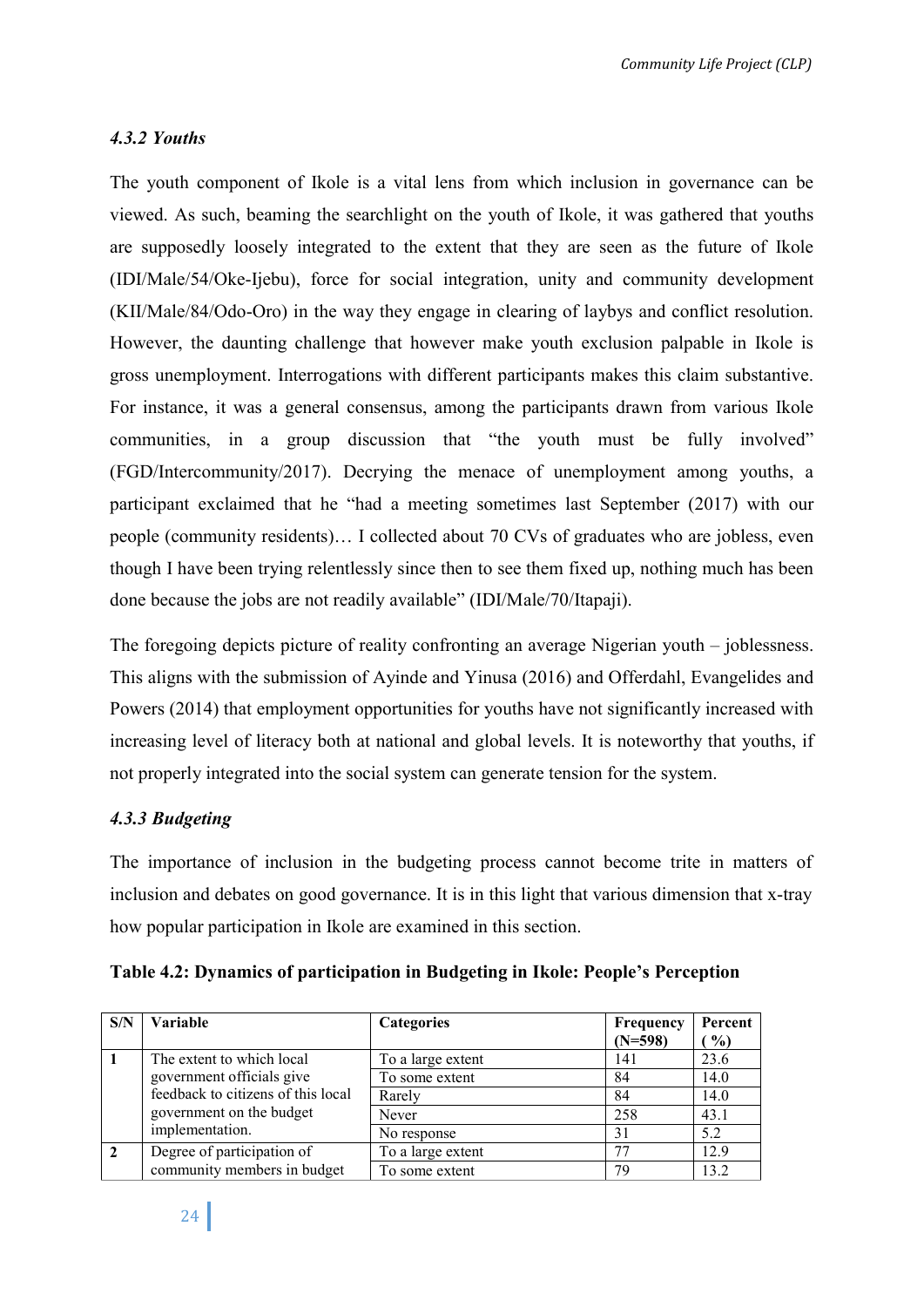|                         | process of the local government   | To a little extent                 | 137             | 22.9             |
|-------------------------|-----------------------------------|------------------------------------|-----------------|------------------|
|                         |                                   | Not at all                         | 285             | 47.7             |
|                         |                                   | No response                        | 20              | 3.3              |
| 3                       | Individuals commonly invited to   | Political allies                   | 328             | 55.7             |
|                         | budget meetings in the LGA        | Opposition party members           | 26              | 4.4              |
|                         |                                   | Civil society organisations (CSOs) | 21              | 3.6              |
|                         |                                   | Everybody                          | 25              | 4.2              |
|                         |                                   | Nobody                             | 127             | 21.6             |
|                         |                                   | Community leaders                  | 53              | 9.0              |
|                         |                                   | Others                             | $\overline{9}$  | 1.5              |
| $\overline{\mathbf{4}}$ | The commonly excluded (not        | No one                             | $\overline{2}$  | 0.4              |
|                         | allowed) groups in budget         | Ruling party members               | 149             | 28.9             |
|                         | processes in the community/LGA    | Opposition party member            | 226             | 43.8             |
|                         |                                   | Community leaders                  | 29              | 5.6              |
|                         |                                   | Everybody                          | 106             | 20.6             |
|                         |                                   | Other                              | $\overline{4}$  | 0.8              |
|                         |                                   | No response                        | $\overline{82}$ | 13.7             |
| 5                       | Loudest voices (voices usually    | Ruling party                       | 342             | 58               |
|                         | taken seriously) in budget issues | Opposition party                   | 26              | 4.4              |
|                         | in this community/LGA             | Kings                              | $\overline{82}$ | 13.9             |
|                         |                                   | Chiefs                             | 40              | 6.8              |
|                         |                                   | Every community member             | $\overline{16}$ | 2.7              |
|                         |                                   | Nobody                             | 61              | 10.4             |
|                         |                                   | $\overline{\text{CSOs}}$           | $\overline{9}$  | 1.5              |
|                         |                                   | Others                             | 13              | $2.\overline{2}$ |
| 6                       | Criteria for                      | Politics/party membership          | 373             | 75.5             |
|                         | participation/inclusion in budget | Level of education                 | 29              | $\overline{5.9}$ |
|                         | process                           | Age                                | 26              | 5.3              |
|                         |                                   | Sex/gender                         | 16              | $\overline{3.2}$ |
|                         |                                   | Indigeneship                       | $\overline{18}$ | $\overline{3.6}$ |
|                         |                                   | Others                             | 32              | 6.5              |

Table 4.2 above reveals that various criteria are always used in to either include or exclude members of the society in budgeting process in Ikole Ekiti. One major liminal factor for exclusion as observed in the table is information: 43.1%, and of course the highest percent, of the respondents indicated that they do not get feedback from the local government regarding budgeting processes. This same trend is observed when the respondents were asked the extent to which the people of the community were allowed to participate in the budget design: 71.6% of the respondents said they had little or no opportunity to get involved in the process. When asked about those who usually participate in the budget design, 55.7% said it was political allies, 21.6% said nobody while a scraggy 4.2% said everybody was involved. In fact, politics (with 75.55 was ranked highest amongst the perceived criteria for inclusion in budgetrelated matters by the respondents.

Going by the numerical data above and general perception of people, it appears that contribution to budget and budgetary issues is not a matter of popular inclusion in Ikole.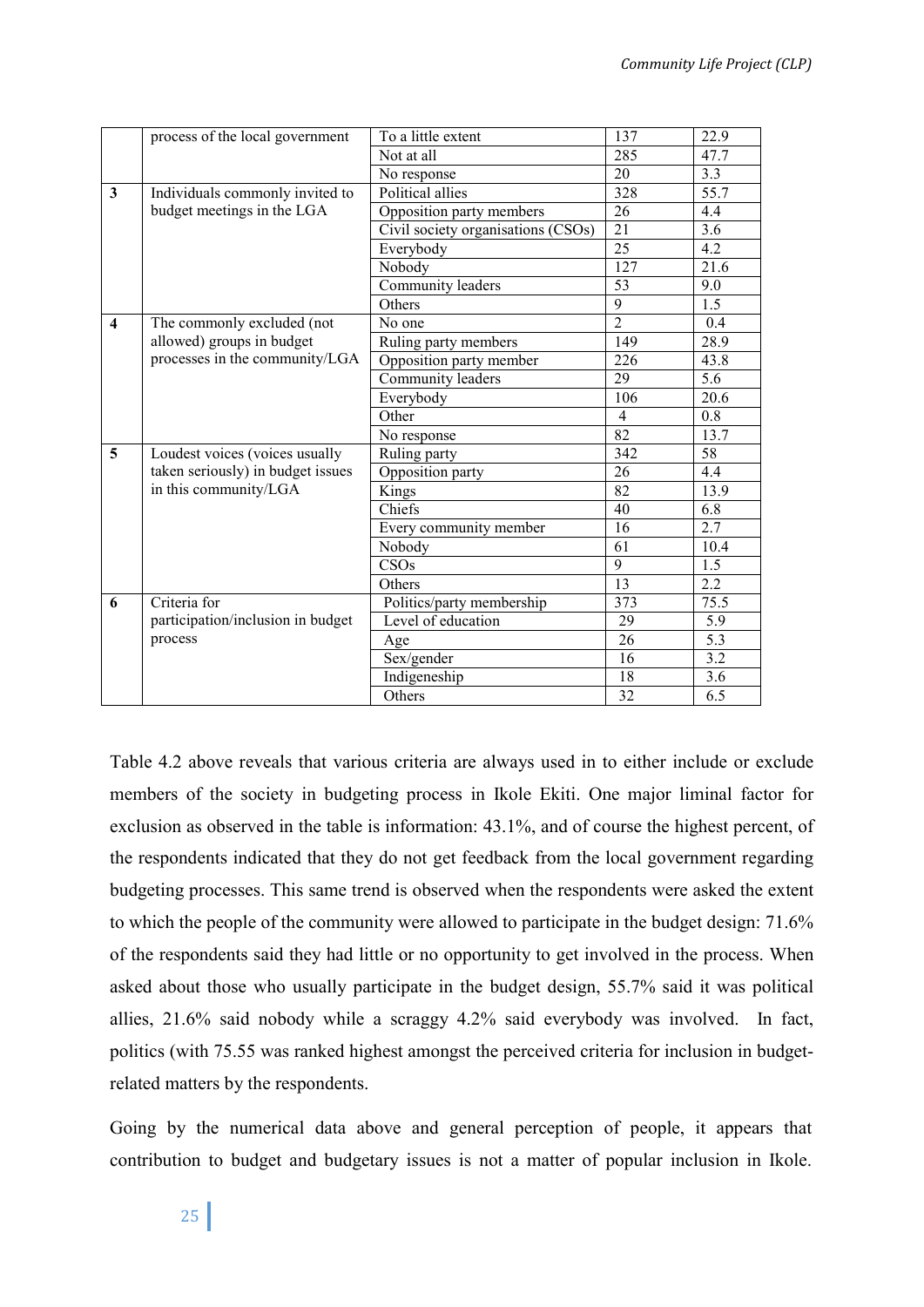Many of the participants resonated this in varying ways: some said budget is a matter that pertain only to those in the government circle, with majority referring to the local government; some decried inaccessibility of the budget plan; some contended the genuineness of the entire process as the wishes, wants and most importantly needs of the people are hardly reflected in the budget; a more pathetic view assigned deep politicisation to the entire process of budget planning and implementation in the area.

In his explanation on participatory budgeting, a participant, remarked that he had only witnessed an occasion "*it was during Segun Oni's* (formal governor of Ekiti state) *Administration that a pro forma, a questionnaire, was sent out that all communities should at least itemize what they need in order of priority. That was the first time it happened. Since then it has never happened*" (KII/Male/Otunja/2017). He went further to explain that many of the heads of administration in the local government do "what they feel like" without informing the people to articulate their needs in their order of priority. This position aligns with the view of another participant from Itapaji whose view is directly quoted as:

> *…Active participation in budgetary process will aid development. You see there are so many things to offer the people that are planning the budget, reasonable and brilliant ideas that can improve the standard of the community and not even the community alone that will boost the name of the local government if the recourses are properly utilized.* (IDI/Male/70 years/Itapaji)

The diagram below represents how Ikole is ranked by its people in terms of inclusive or participatory budgeting and accountability.



# **Figure 4.6: Ranking of Ikole LGA in Key Areas on Inclusion by Its Citizens (5 being the highest)**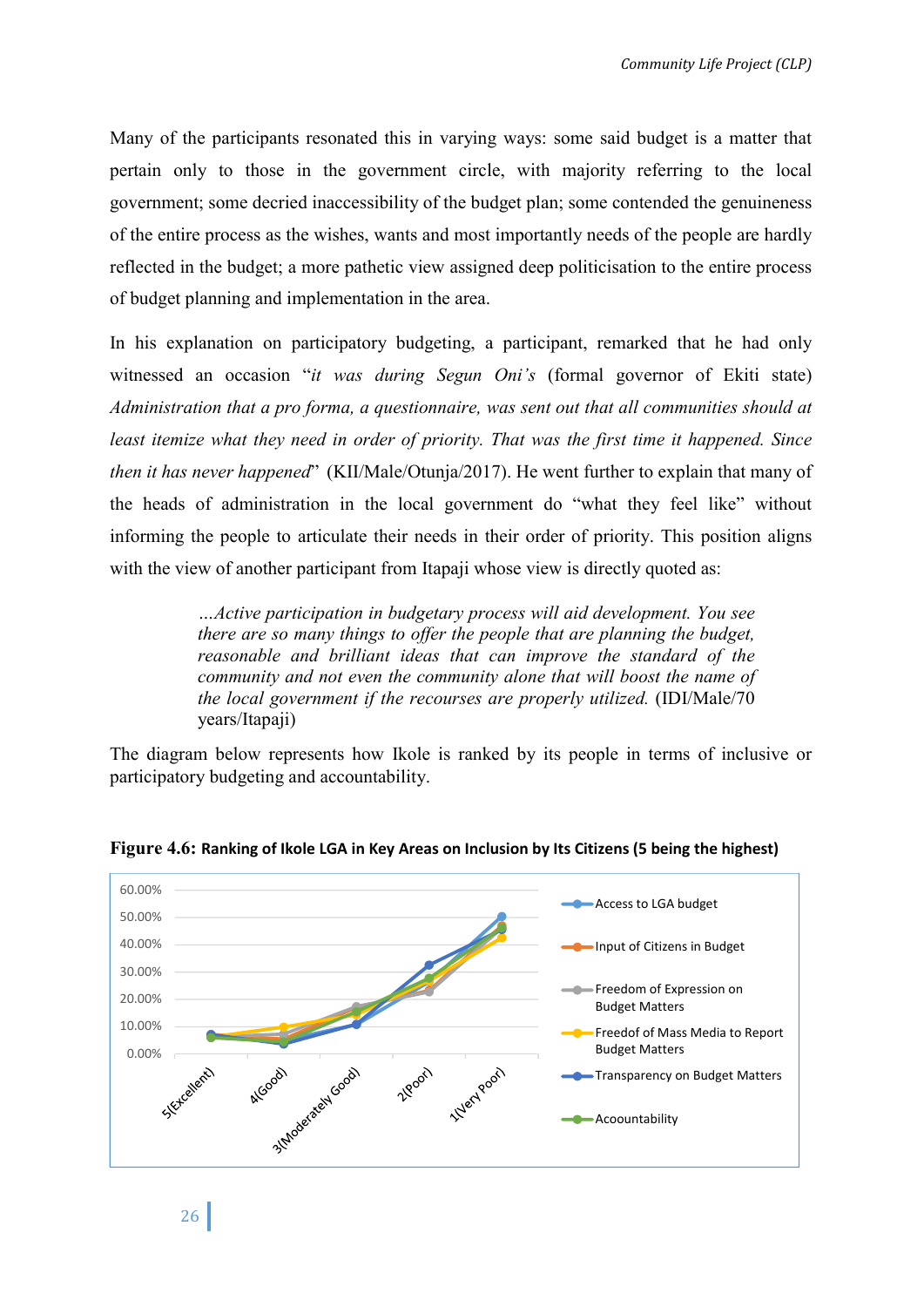Figure 4.6 above shows that Ikole scored very woefully in all indicators of inclusiveness used in the diagram above. The diagram illustrates how citizens of Ikole scored Ikole poorly on access, freedom and feedback system of budgeting, transparency and accountability. Without missing words, the diagram shows that Ikole has a long way to go in giving its citizens a sense of belonging in matters associated with budgeting and accountability.

# *4.3.4 Development Plan*

In Ikole, decisions on development plan does fall within the purview of popular participation at the local government level even though majority have idea about various community projects that are usually discussed and agreed upon in occasions like the end of the year festivals and town hall meetings. Construction of town hall, kings' palace and maintenance of public facilities are some of the development-related plan of activities embraced by Ikole residents. It is a common practice for most of the communities to aggregate their opinions and seek the consent of the people as to what community project they want to pursue at a point in time (IDI/Male/Ikole/2017; IDI/Female/54/Oke-Ijebu/2017; KII/Male/Otunja/2017; IDI/Male/70/Itapaji/2017). For instance, one of the participants from Ikole said:

> *We do our things by ourselves: we do environmental sanitation and the head of that unit coordinates the work. Just as it is with other units of work in the community. For instance, we did not have toilets in our houses before but now most houses have toilets. And for those that do not have yet, plans have been made and the execution is already reaching completion stage under the charge of the head of sanitation.* (IDI/Female/ 65/Temidire/2017)

At Oke-Ijebu and Odo-Oro, the ongoing planned community project is the building of their king's palace (KII/Male/Oke-Ijebu/2017; KII/Male/84/Odo-Oro/2017). Aside getting the consent of the generality of the people in the community, it was however observed that final decision about project funding and implementation is a reserve of those in the topmost echelon of traditional chieftaincy in the communities (IDI/Male/50/Oke-Ijebu/2017)<sup>9</sup>. This is typical of what was meant when a participant said: "*We have Ile-kole council, they're the one* 

 $99$  This is also the view of majority of the participants who constantly referred to either their high chief of the royal king when asked about how projects were implemented in their various communities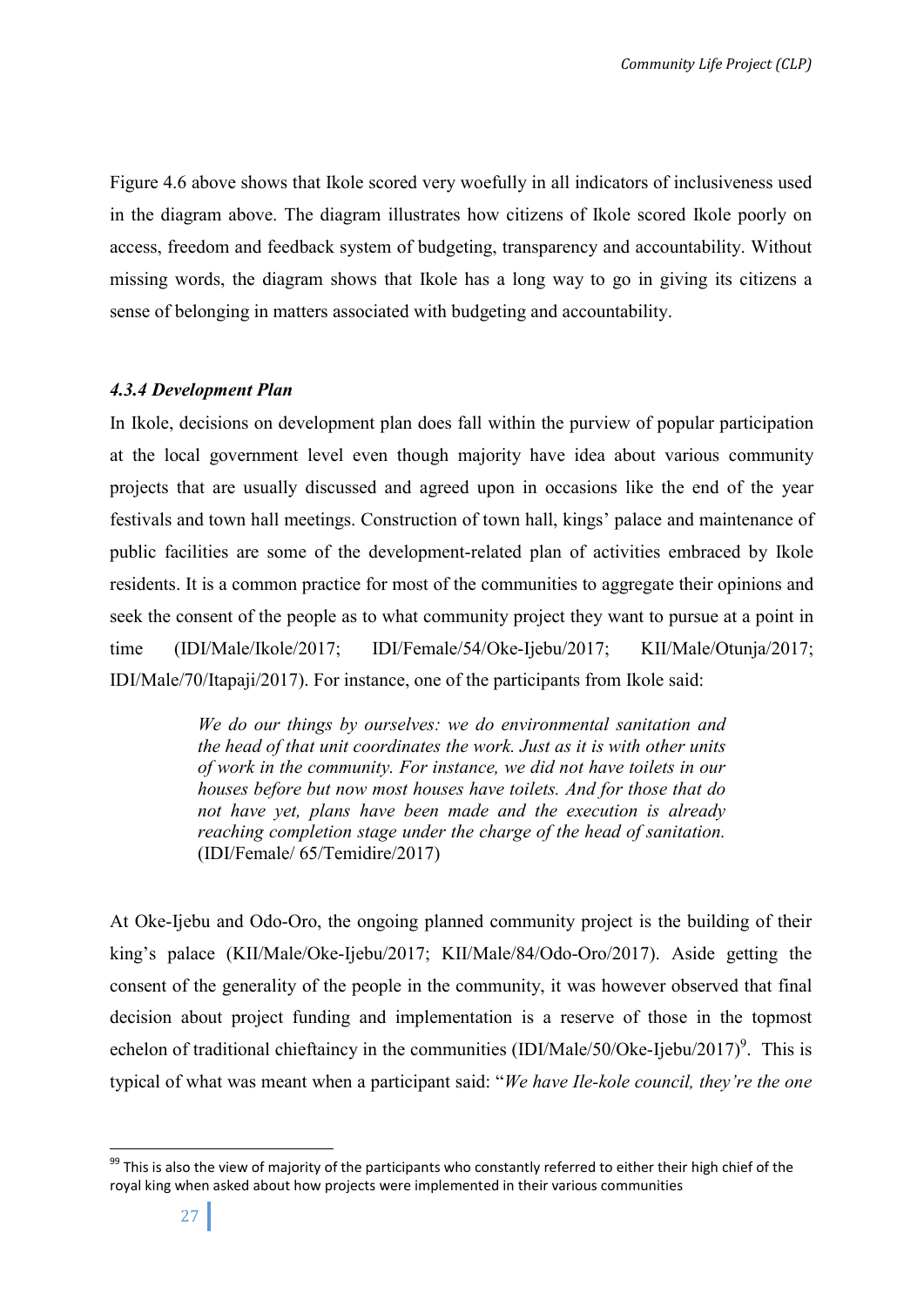*that deliberate on cogent matters regarding the growth of the community*" (IDI/Male/Ikole/2017).

The most worrisome aspect about inclusion with respect to project planning and execution in Ikole is that even though many of the participants lent credence to the fact that they are constantly kept abreast of intended and ongoing projects conceived at the community level, the local government, which is the closest of all the tiers of government to the people are indicted of shutting the people away from project plans meant for them. According to Afandi (2016), denial of citizens' right to participate in governance will lead to distrust, increasing demands (that can ordinarily be met), stress and ultimately tension. This suitably describes the reality of Ikole local government administration.

#### *4.3.5 Cross-cutting Issues and Other Challenges Associated with Inclusion in Ikole*

Several cross-cutting issues emanated from the study of inclusive governance in the communities that make up Ikole local government of Nigeria which are germane for evolving policies and programmes that can lead to ensuring proper inclusion/participation of various stakeholders and foster sustainable social, political and economic development in the area.

# *4.3.5.1 "We Want to Go…"*

A number reasons can be attached to people's determination to vacate a place. In the case of this study, the outcry for departure is a subtle expression of exclusion. It was discovered that Ikole community, apart from being the administrative headquarter of the local government, also plays host to other communities like Ikoyi, Igbona, Usin, Ijebu-Ikunri, Isaba, Otunja and Temidire, amongst others who have been using Ikole land for several decades now. Meanwhile, the notion of hostility is quickly replaced with warm hospitality implied and expressed by Ikole people who claim to treat other surrounding communities with mutual respect and understanding<sup>10</sup>. Many of the neighbouring communities quickly displaced this pretext. Giving an example of an occasion in which Otunja made the second highest

<sup>&</sup>lt;sup>10</sup> For instance, a kev interviewee from Ikole (KII/Male/Ikole/2017) said the location of project in the local government is not usually influenced by Ikole king as long as it was going to benefit the local government.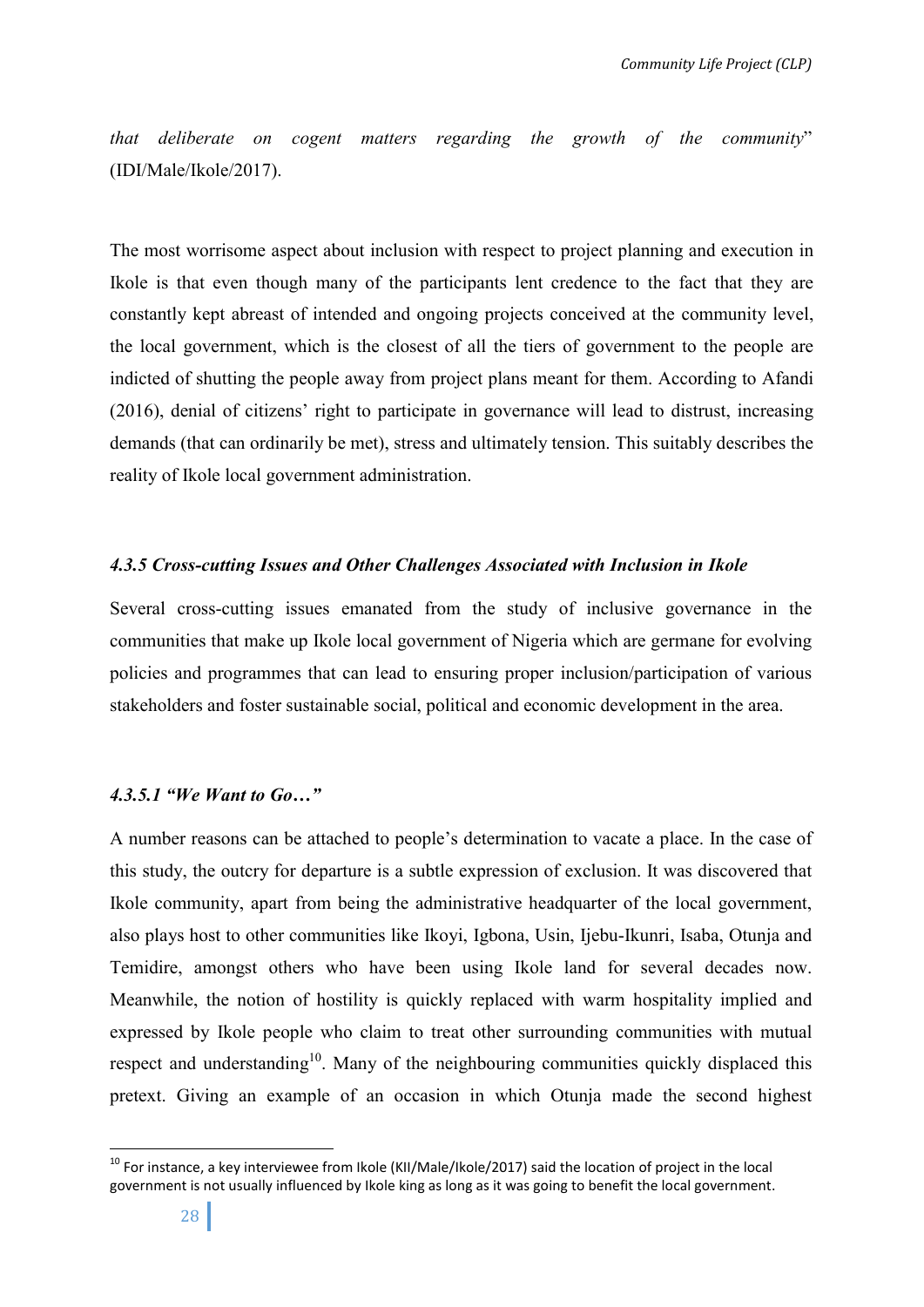contribution to the pool of fund that was used for electrification of the local government, a participant narrated how Ikole had electricity since 1971 but "Otunja was excluded" until 2003 when an individual from Otunja took a bold step to intervene<sup>11</sup>. A similar story was relayed by some of the participants from Temidire, Ijebu-Ikunri and Temidire, to mention but few. In the case of Ijebu-Ikunri, it was gathered that many a time, the community does not benefit from empowerment programmes brought to Ikole (IDI/male/50/Oke-Ijebu).

The historical antecedent that bonded the communities in Ikole together, as narrated by one of the participants<sup>12</sup>, came about as a result of the need for contiguous but yet scattered towns needed to form a formidable force in Ikole. It was gathered that the then king summoned a meeting of all the heads of the towns and suggested their coming together; this was seen as a good suggestion by all the heads of the towns, hence the evolution of *Egbeoba13* kingdom which, ab initio, describes the solidarity of Ikole as an entity. With the passage of time and the demise of the kings that entered into the agreement, the agreement was purportedly subverted giving room to the subsequent inter-community marginalisation. "*That is the crux of the problem … so the land we are on does not belong to us*", was the way the participant described it. This development is consequential for the whole gamut of both inclusive and exclusive practices immanent in Ikole in contemporary sense, with special regards to discrepancies in holistic development of the communities. While some of the participants suggest separation or division of the local government, others feel the issues can be redressed (FGD/Ikoyi/2017; FGD/Youths/Temidire/2017; IDI/Male/Igbona/2017). Put differently, distrust is a major issue pre-empting people from participating in the collective development of Ikole. It must however be noted that the distrust is essentially not among the community members but an expression of lack of confidence in those at the administrative helms of authority in the local government administration. For instance, virtually all the participants scored the LGA poorly on transparency, accountability and inclusion of people in budgetary process and governance. Many of the communities outside Ikole, more often than not feel cheated in terms of project execution, allocation of resources and inclusion in development/budgeting processes. What is important here goes beyond the notion of completion or rivalry between or among the communities in Ikole but the need to tap into the benefit of pluralism such that the strength of one will compensate for the weakness of

<sup>&</sup>lt;sup>1111</sup> IDI/Female/52/Otunja<br><sup>12</sup> KII/Otunja/Male/2017<br><sup>1313</sup> Egbeoba refers to coming together of kings (www.tribuneonlineng.com)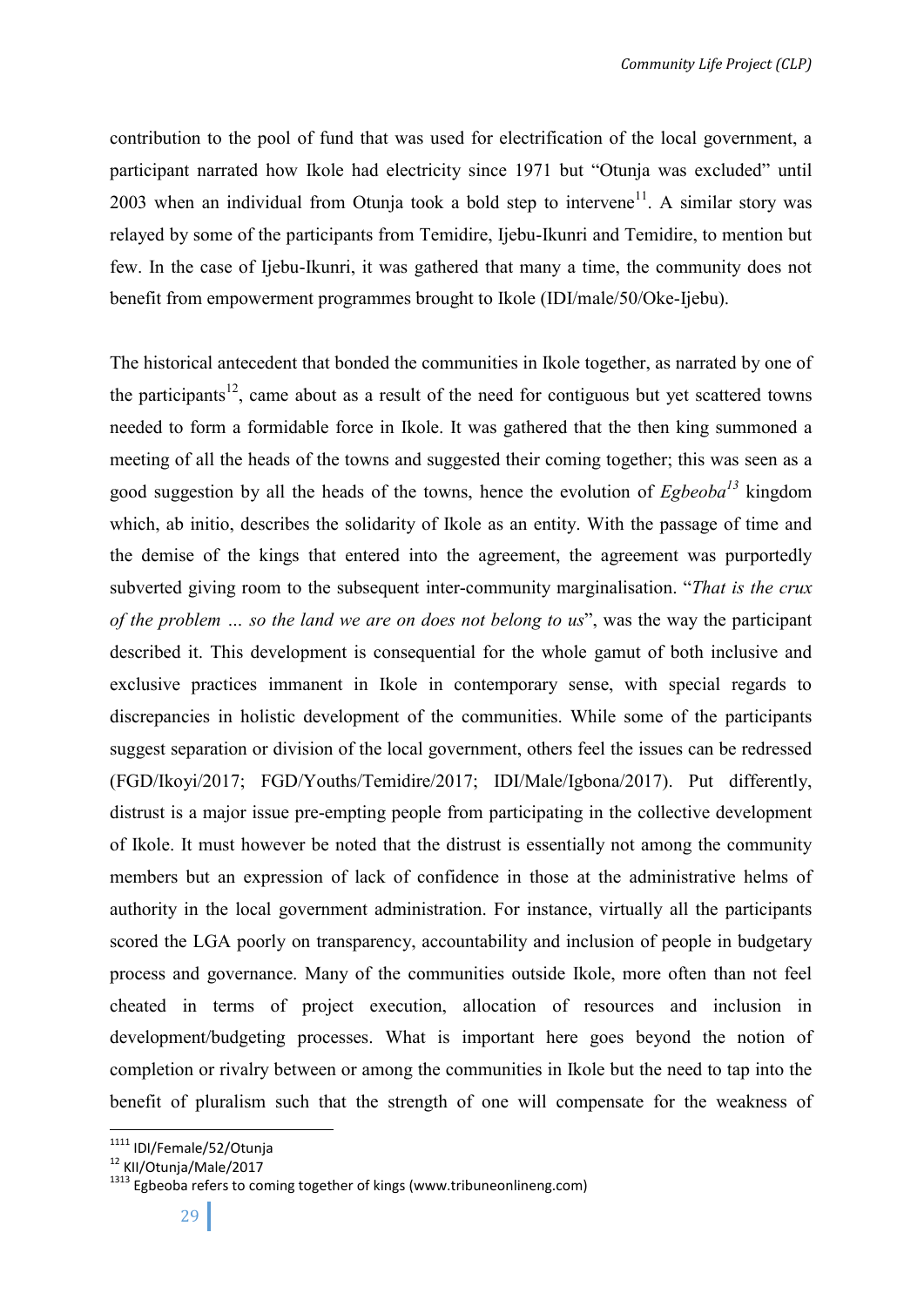another. The uniqueness of Ikole, paradoxically, lies in the fact that it is the only LGA with as many as 24 communities with individual kings in Nigeria.

Aside the threat of separation, a more sinuous challenge is perceived politicisation of processes involved in governance resulting from this inter-community competition and exclusionary relations. Since the allocated resources to local government is never sufficient in the first place (Arowolo and Aluko, 2012), it could not have been surprising that element of favouritism will filter into sharing of resources like employment opportunities, citing of projects, appointments and other social and economic resources among the constituent communities. Very close to the challenge of favouritism is the issue of corruption, which, of course, has become an all-permeating cankerworm in Nigerian political and leadership space for some time now. The problems associated with poor electricity, water supply, group exclusion and other forms of anomaly in Ikole have been tied to pervasive corruption in the realms of governance (FGD/Intercommunity/2017).

In a more statistical term, although there are other challenges confronting the developmental strides in Ikole, poverty, high cost of living and political apathy rank as top three among the challenges identified by the respondents. This is represented in the diagram below.





Having examined some of the challenges undermining inclusive governance in Ikole, the next section goes further to show certain facile attributes imbued in Ikole social, economic and political spaces.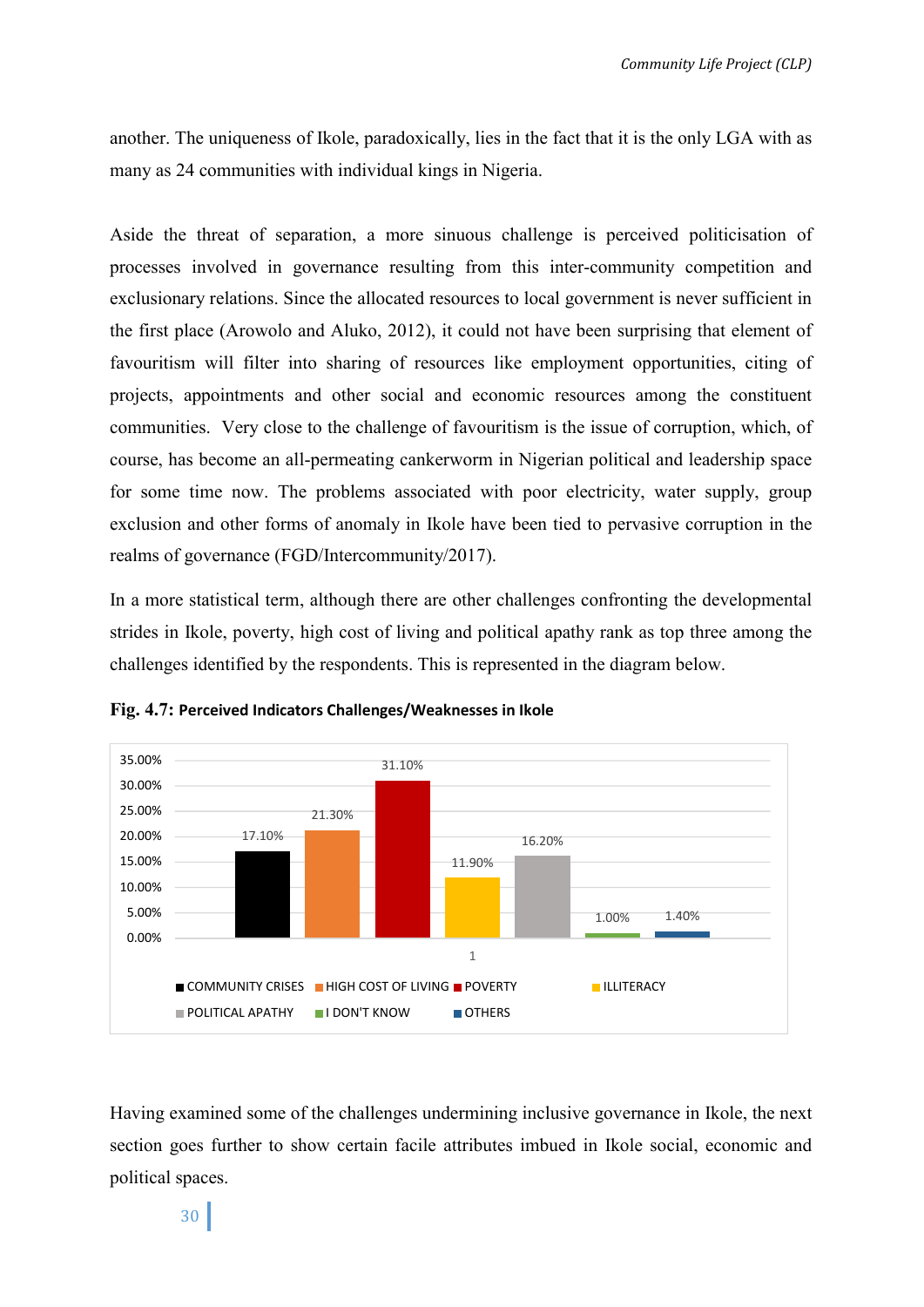# **4.4 Opportunities in Ikole**

One critical issue associated with the current level of development in Ikole is possible ignorance or deliberate neglect on the part of administrative organs about the abundant potentials with which Ikole is endowed. Many of the participants pointed this out repeatedly. For instance, a chief in Igbona (KII/Traditional Chief/2017) lamented how many of the farm products from Igbona Ile perish in the farm due to the absence of access roads. He explained further that those who struggle to bring their agricultural products to market do so defining apparent challenges of using motorcycles, trekking long distance, high cost of transportation, poor proceed, and other forms of discouraging circumstances. This is the same experience of residents in Ara.

In the same vein, the demographic composition is another way to examine the chances of Ikole at upscaling the social and economic development of the local government. Ikole is blessed with relative youth and women demographics who have high potentials for active involvement in the development of their community<sup>14</sup>. When we consider the youth demographic component for instance, it will be revealed that the popular saying that an idle hand is the devil's workshop will hold true in a situation where the youths are poorly integrated into the system of governance.

There is relatively high level of intra-community cooperation and group cohesion in Ikole. In fact, this attribute ranks high among other things Ikole people attach premium value to (IDI/Female/41/Ipao/2017). As narrated by a participant, there is a system of sanction that helps in the maintenance of group cohesion, using Itapaji as an example, those who flout simple instructions, for example an instruction to converge for a meeting, do not go scot free: such individual(s) will have his/her mortal seized so they that they are not able to eat *iyan* (pounded yam) which, of course is the special delicacy of every Ekiti indigene (IDI/Male/70/Itapaji/2017).

<sup>&</sup>lt;sup>14</sup> See table 4.1 and figure 4.3 for graphical explanation of level of literacy in Ikole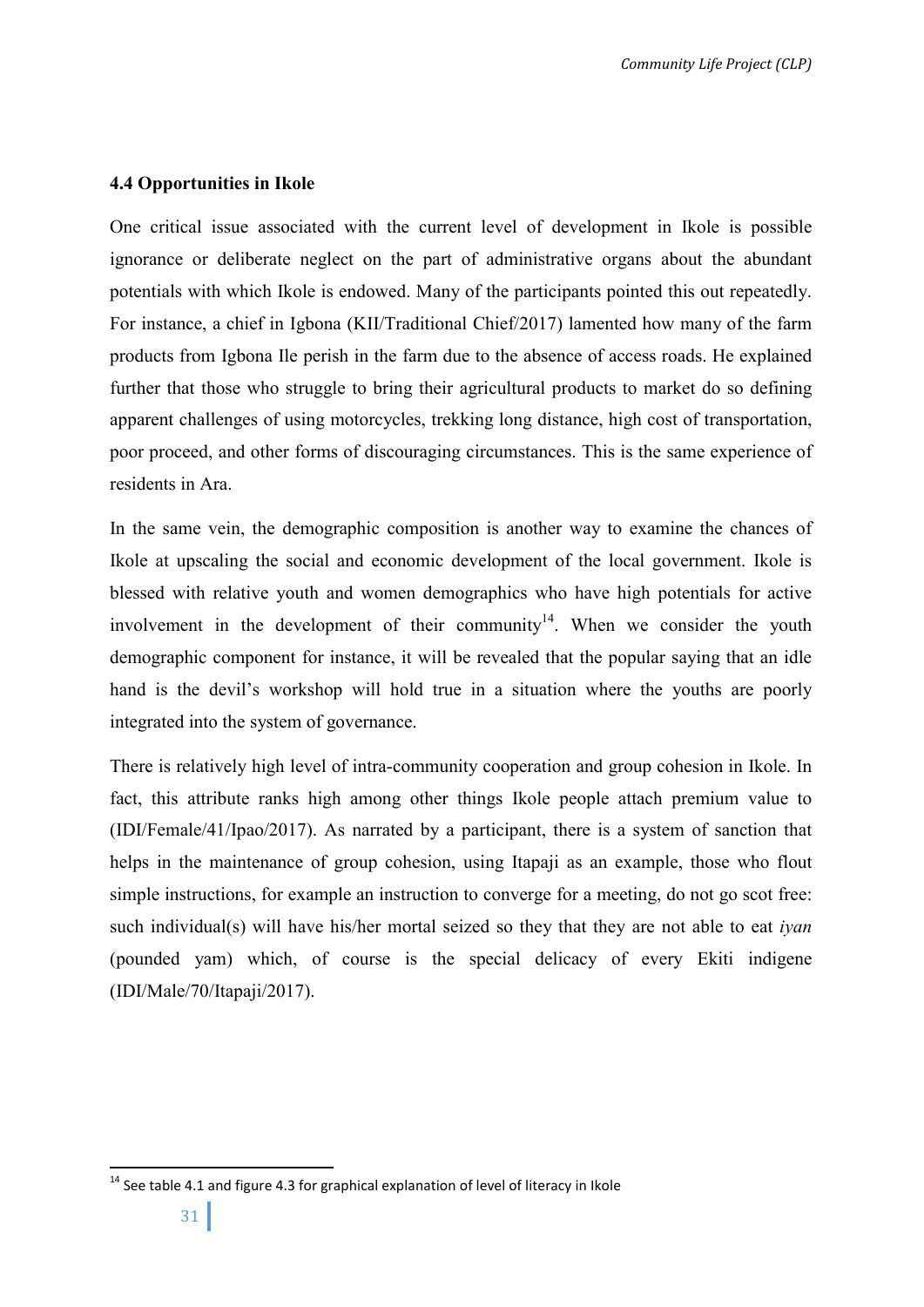

**Fig. 4.8: Perceived Opportunity Indicators for Community Development**

Level of literacy is an important component of Ikole that can serve as a lever for orchestrated development in the area. As shown in figure 4.7 and alluded to severally by participants (IDI/Female/Otunja/2017; KII/Male/Ara/2017), Ikole people are, at least on the average, educated.

It was discovered that Ikole people have preference for democratic mode of selecting their leaders across various groups over other means. This is illustrated below:

**Fig. 4.9: Perception about how group leaders emerge in Ikole**



As shown in figure 4.9 above, respondents indicated that group formation and choice of leadership hinge on democratic values which is tantamount to inclusiveness within the social structure. Considering the majority (54.9%) who indicated that group leadership emerges through democratic process, even though as much as 28% noted "selection" as a means of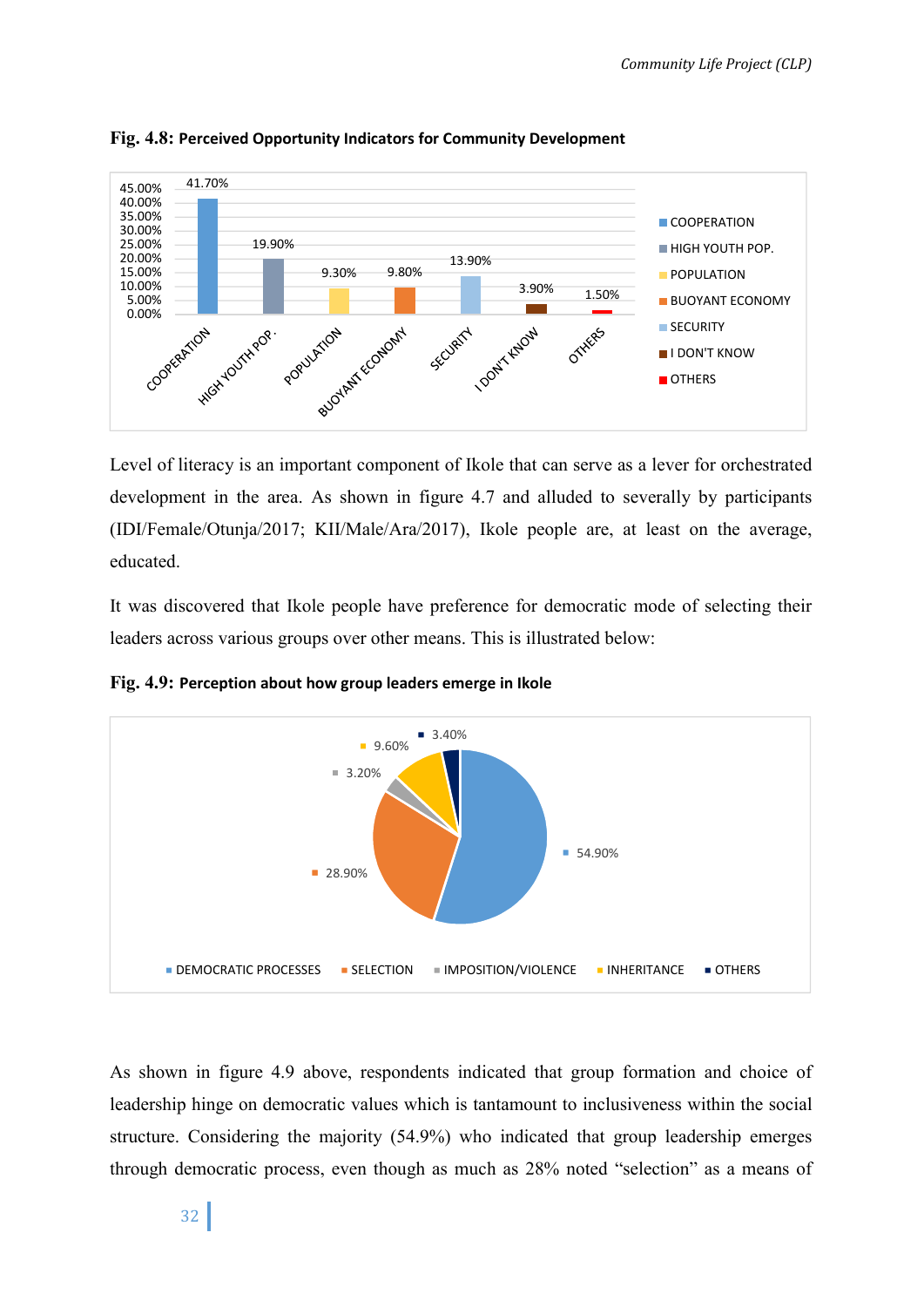choosing group leaders, we can suffice that group participation is to a large extent promoted at the group-level social intercourses. This can as well be seen as an enabler of development in Ikole.

Itapaji dam is another goldmine that has not been tapped into in Ikole. The challenge of complete or partial absence of electricity in most of the communities in Ikole can be tackled if Itapaji dam can be fully utilised "for generating hydroelectricity power", irrigation purposes to cater for scarcity of water for farmers during the dry season, and water supply to various communities; but "it is quite unfortunate that we have a surplus pool of water but there is none to drink" (IDI/Male/70/Itapaji).

Participants were vocal about the neglect of groups like the physically challenged, women, farmers, and youths who formed the core of Ikole LGA in budget-related decisions. The following excerpt is an excerpt from a group discussion involving representatives from different communities in Ikole:

> *Nothing like participation in budgeting is allowed at the local government level; everything comes directly from the state and what they give us is what we get. In addition to that, what government does is just to sit and strategise about a particular amount and call it the budget since no one is allowed to take part.* (FGD/Intercommunity/2017)

Given the above situation, it is therefore apparent that inclusion in budgeting remains a mirage within the context and practice of governance in Ikole. What is more to this situation is the tendency of those in governance to embark on projects and policies that may not have direct bearing to the needs of various groups in the area. For purpose of inclusive implementation and sustainability of project, for instance, agricultural development or poverty eradication programme as was the case of youth empowerment in Oke-Ijebu<sup>15</sup>, it is sine qua non that various stakeholders be given a good sense of belonging and active participation<sup>16</sup>, otherwise, and the budget will not deliver on its expected ends.

# **4.5 Good Governance in Ikole Community**

The consciousness of the people of Ikole is commendable and shows that there is growing awareness among Nigerians about the impact of government even at the local government level. Again, it has been explained that there is consensus amongst contemporary scholars of

<sup>&</sup>lt;sup>15</sup> IDI/Male/50/Oke-Ijebu/2017<br><sup>16</sup> In the view of Malena and Khallaf (ND), participatory budgeting (PB) is key to ensuring competive bidding, monitoring of implementation of approved projects/investment decisions and general cooperation is project sustainability.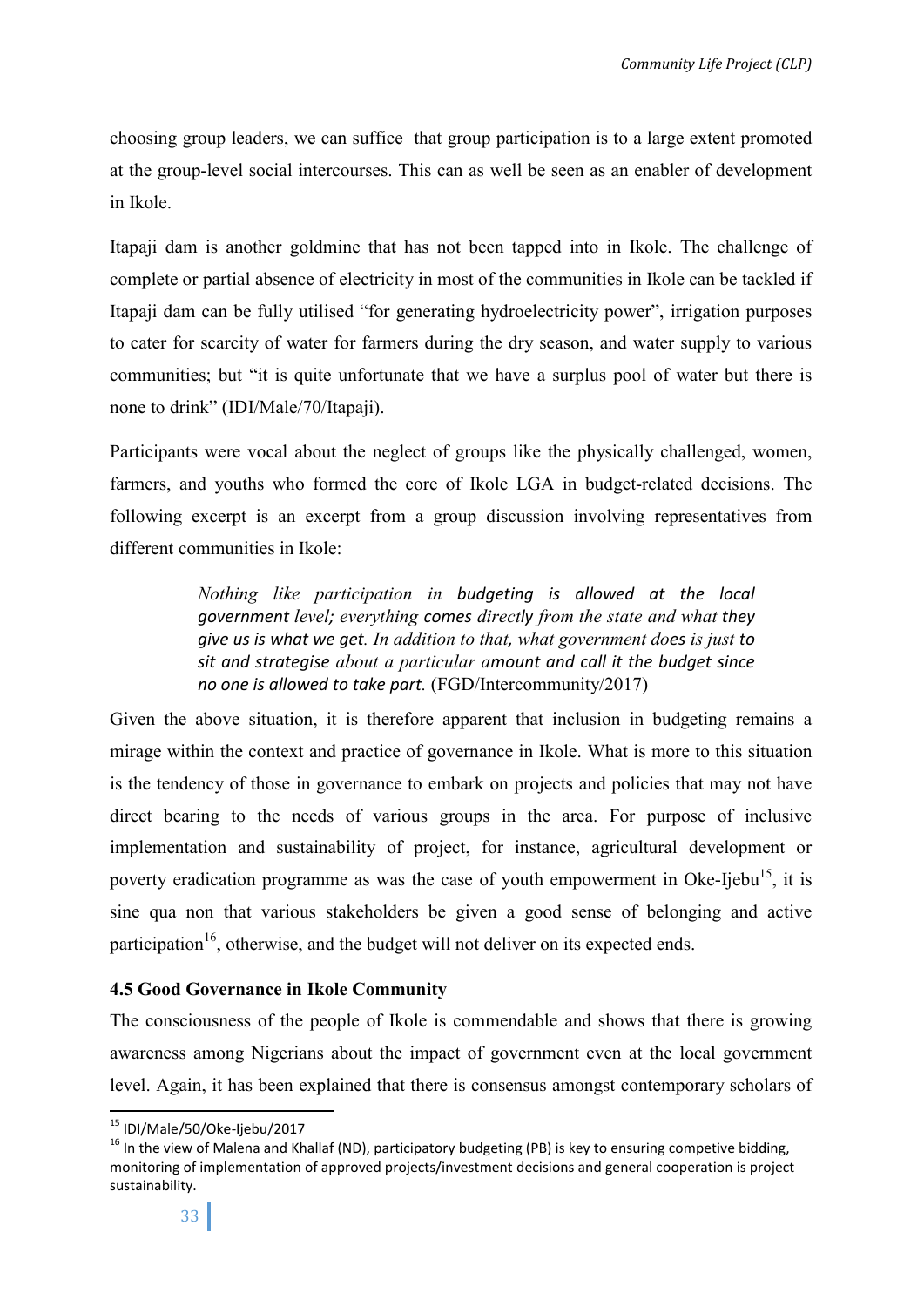development that good governance is not only intertwined with development but also closely linked to adequate appropriation of "resources effectively to create wealth and, in addition, induce economic growth and engender sustainable development" (Arowolo and Aluko, 2012:803). And it is scarcely possible to comprehend this nucleus without taking into account the impact of governance on the governed in terms of physical and social amenities, economic advancement and general inclusion of the people in the process of governance. It is, therefore, clear that good governance is a comprehensive and yet deliberate process of providing for the needs of the people. Hence, opportunities, available infrastructures, level of inclusion of the people in development and other issues that have direct bearing or impact on the lives of the people, often serve as indicators that reveal whether the government in place is good or otherwise.

# **4.6 Summary of Major Findings**

The major findings of assets, budget and inclusion in Ikole Local Government can be summarised as follows:

- Ikole is made up of homogenous group of Ekiti indigenes who differ in terms of traditional authorities - 24 communities with their respective sovereign kings.
- The communities in Ikole have good potentials for development due to the availability of good and accessible agricultural land, agricultural produce, local markets and symbiotic cohesion to which 87.7%, 82.6% 61.5% and 84.2% of the total respondents acceded to respectively.
- Residents of Ikole communities decry poor and inaccessible facilities like pipe borne water, roads, and electricity which they see as very critical for the development of Ikole local government.
- The people of Ikole have greater level of confidence in their traditional leaders and chiefs while they seem to have lost confidence in the local government administration.
- Ikole communities are moderately literate with, at least, 3 out of 5 people possessing at least secondary school certificate and 4 out of 5 having at least primary school educational qualification.
- Intra-community cooperation, security and communal cohesion are held in high premium in Ikole.
- Ikole communities possess high potentials for development given their level of communal cohesion and resilience and readiness to influence governance positively.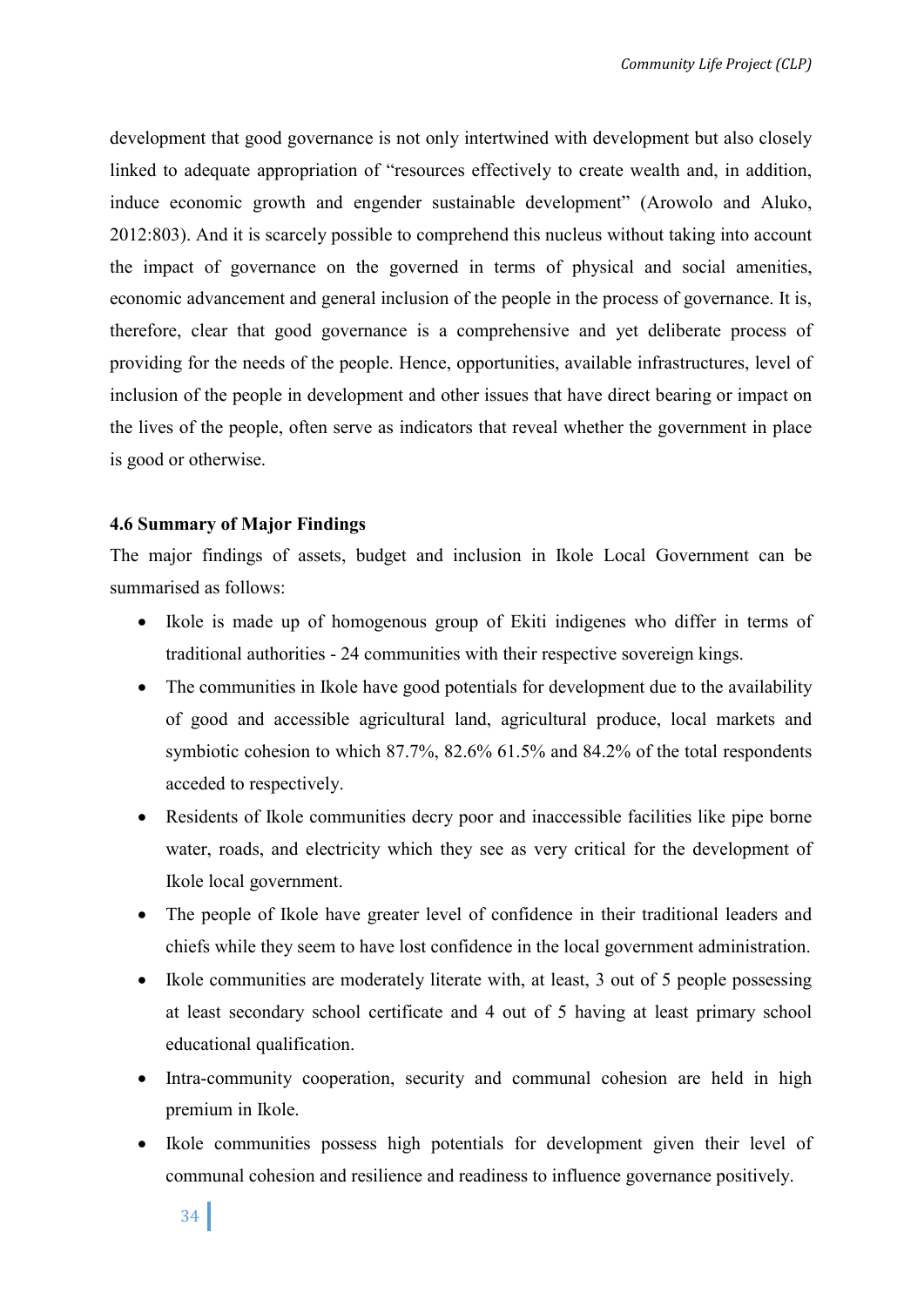- Result of finding show that women are actively involved in governance in Ikole even though patriarchy still constitutes a snag in their full inclusion at the top echelon of authority at the community level.
- Youth unemployment is pervasive in Ikole and inhibits their full participation in all the processes of betting and governance.
- Inclusion of various groups in the society in development plan and budgeting processes is yet to assume wider coverage of all the constituent groups, especially with regards to involvement of women, the physically challenged, youths and those who do not play active role in party politics.
- Inter-community rivalry makes it difficult for all the communities in Ikole pursue development with a united front.

# **4.7 Conclusion and Recommendations**

The baseline study on inclusive governance is expository in many ways. The communities in Ikole share some common attributes which help to strengthen their shared identity. These include local government area, historical background and cultural identity. Agriculture is a defining feature of virtually all communities in Ikole. Pervasive intra-community tranquillity, cohesion and cooperation make Ikole habitable for all and sundry, in fact it was discovered that some elderly people had spent their entire lives in Ikole due to relative peace they enjoyed. In the same view, resource like Itapaji dam give Ikole an edge over many other LGAs in Ekiti. It was also found out in the study that Ikole has high appreciation for engendered representation in governance and also score relatively high on democratic selection of group leaders at the level of communal relations.

Conversely, the study is explicit about some of the challenges undermining the development of individual community and the local government of Ikole as a whole. For one, the road network in Ikole is number one among the inhibitors of development in Ikole because since majority of the population of Ikole are predominantly farmers, lack of access road will make the transportation of their farm produce to the point of sale difficult. Many of the communities, especially Ara, lament partial or complete absence of electricity. Lack of good water, job opportunities for the teaming youth population and discounted popular participation in local governance constitute technical hiccups to development in the area.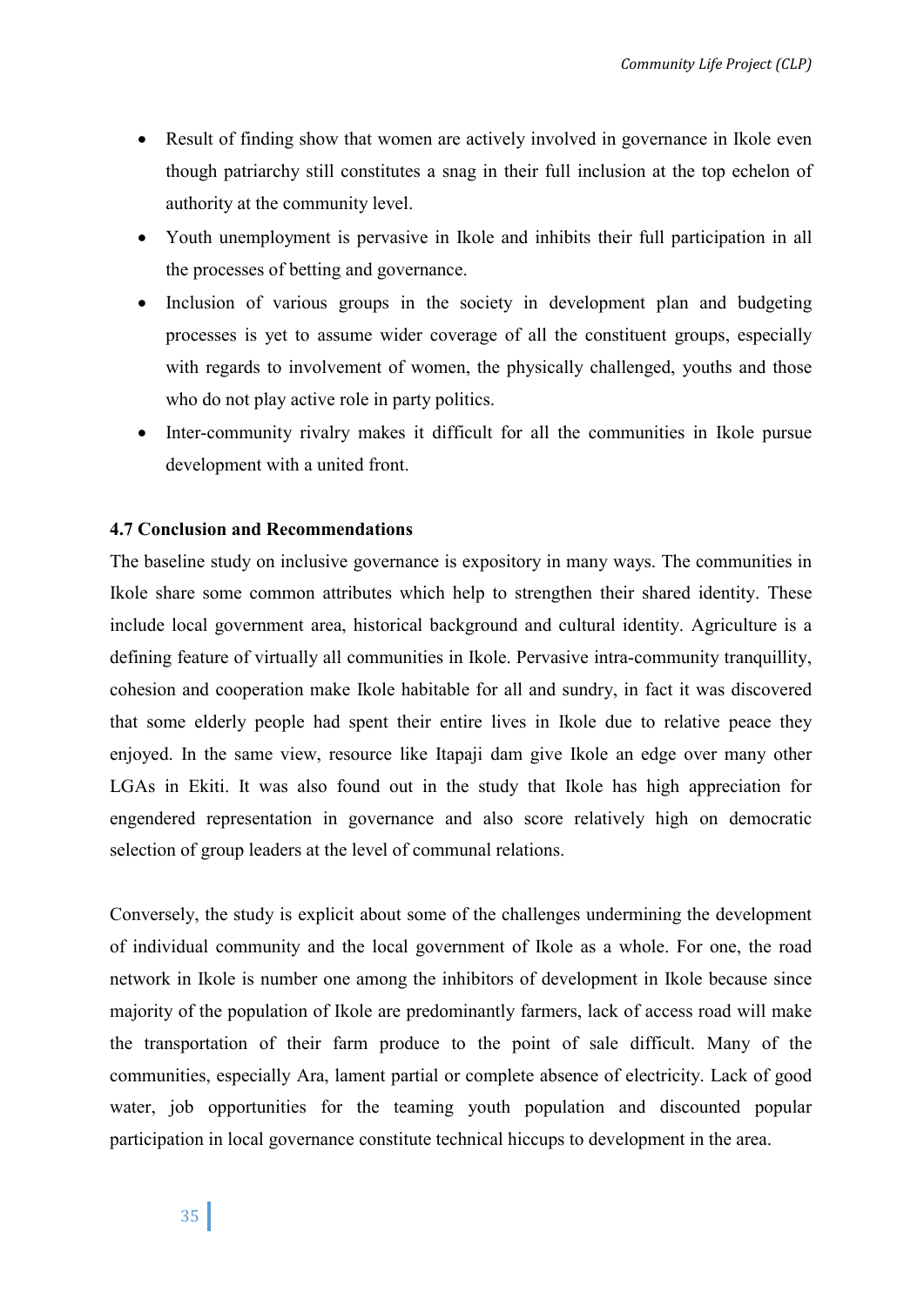The study symmetrically explored germane issues of inclusion in Ikole in line with the set objective. Having deciphered various indicators of inclusion and exclusion in the area, the study engaged thematic issues emanating from the data gathered, presented and analysed. The crux of the major findings is the revelation of the fact inclusion at various processes of begetting and development is inadequate. It is on this note that the following recommendations are advanced:

- Those in governance should try as much as possible to build or regain, as the case may be, the confidence of the people so as to make them participate actively.
- Since Ikole people are predominantly involved in agricultural activities, policy makers must tailor their policies to capture this demographic in the area.
- The challenge of inadequacy of electricity can be met by harnessing the resource of Itapaji dam that lies fallow. The dam can also be used to solve the problem of irrigation for farmers and water scarcity in various Ikole communities.
- If possible, the barriers limiting the involvement of women in all strata of authority, especially at the traditional level should be removed.
- Going by the realisation of the presence of high level of youth unemployment in the area, the need for intervention is quite recommended to prevent youth restiveness and other forms of urban unrest.
- The challenge of bad roads should be tackled head-on with the required urgency.
- Even though high level of cooperation is pronounced in respective community, for Ikole local government to achieve sustainable development holistically, intercommunity rivalry must be minimised if not eradicated. This can be possible through re-orientation of people and projects. Lop-sidedness in the level of development across the communities should also be addressed.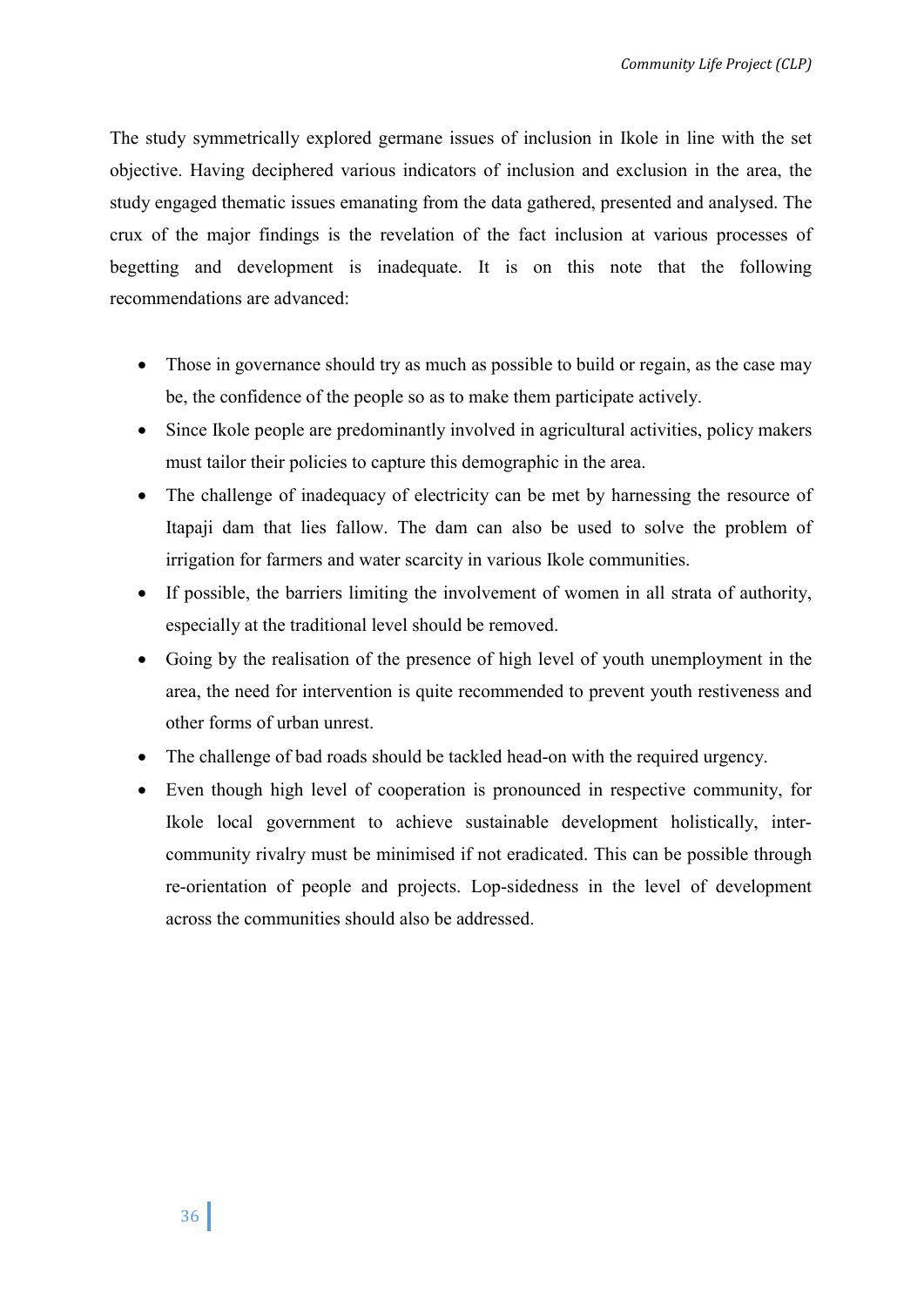#### **References**

- Afonja, S. (ed.), 2007. Beyond Our Imaginations: African Women's Realities. Ibadan: Spetrum Books Limited.
- Ahern, P.N. and Paul, J.M.M. 2000. Promoting Gender Equality in the Democratic Process: Women's Paths to Political Participation and Decision-making. USA: International Centre for Research on Women.
- Arowolo, D.E and Aluko, O.A. 2012. Democracy, political participation and good governance in Nigeria, *International Journal of Development and Sustainability*, Pp. 797-809
- Hartman, M.S. 2006. Women's Under-representation in Positions of Power and Leadership. A Paper presented at a seminar organized by the Institute for women's Leadership. USA
- Offerdahl K., Evangelides A., and Powers M. 2014. Columbia Global Policy Initiative. Columbia University in the City of New York
- Nnaji, Ifeoma M. 2009. Women and Democracy Governance in Nigeria: A Case Study of Enugu State. University of Nigeria
- Onwuka, N. 2007. Nigeria: Women Still Underdogs in Nigeria Politics. Vanguard May 26, 2007.
- Odah, A. 017. The Youth and (none) Inclusive Governance in Nigeria. Rosa Luxemburg Stiftung. West Africa
- Oloniteru, O. and Ojo, A. 2013. On Ekiti#s smart governance for development approach: a reflexive account. *Proceedings of the 7th International Conference on Theory and Practice of Electronic Governance – ICEGOV '1*, pp. 190.193
- Am, S. B. and Nguon, S. K., 2014. Situation Analysis for Disability-Inclusive Governance and Community Development in Cambodia, UNICEF Cambodia
- LeVan, A. C. 2015. Dictators and Democracy in African Development: The Political Economy of Good Governance in Nigeria, USA: Cambridge University Press
- Kabeer, N. 2000. Social Exclusion, Poverty and Discrimination: Towards and Analytical Framework, *IDS Bulletin*, Vol. 30, pp. 83-97.
- Williams, E., Denny, E. and Bristow, D. 2017. Participatory Budgeting: An Evidence Review. Avaialble at http://www.nationalarchives.gov.uk/doc/open-governmentlicence/version/3.